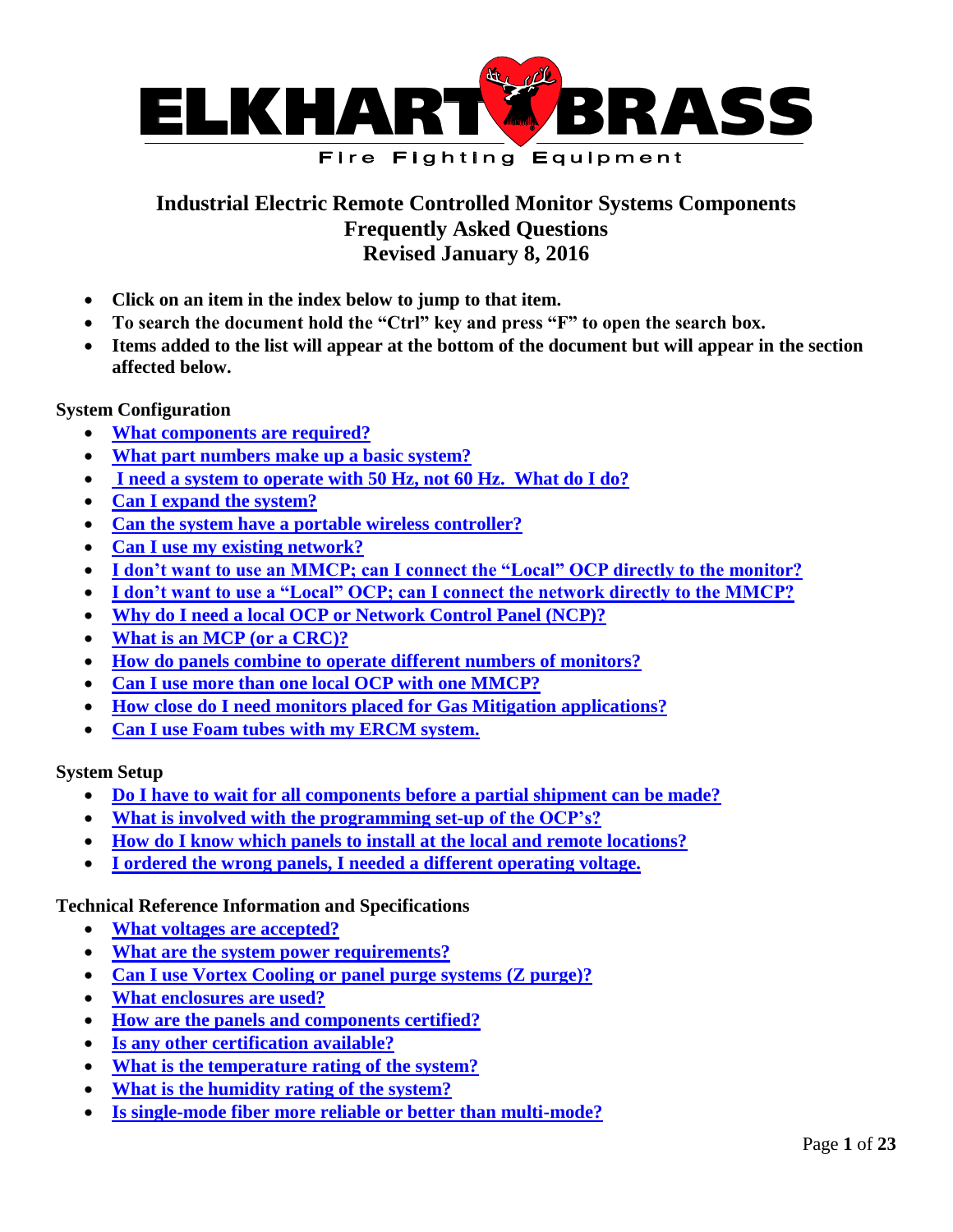- **[How cold will the monitors operate?](#page-20-0)**
- **What is the function of:**
	- o **[MMCP?](#page-8-2)**
	- o **[PLC?](#page-9-3)**
	- o **[OCP?](#page-9-4)**
	- o **MCP [\(or a CRC\)?](#page-9-2)**
	- o **[HMI?](#page-11-2)**
	- o **[NCP?](#page-9-1)**
- **[What is the difference between a "Local" OCP and a "Remote" OCP?](#page-11-1)**
- **[Can a network be connected to an MMCP?](#page-8-3)**
- **[What if two people try to control a monitor at the same time from different panels?](#page-10-1)**
- **[What kind of cabling can be used for the network?](#page-7-0)**
- **[How long can the Cat5](#page-22-0) cable be?**
- **[How long can the fiber optic cable be?](#page-8-4)**
- **[Can a UPS be provided?](#page-12-0)**
- **[Why only 2 monitors per control panel?](#page-12-1)**
- **Are [the fuses UL listed for Class I, Division 2?](#page-13-0)**
- **[Why did the fuses blow when I first powered up the system?](#page-13-1)**
- **[Water \(or Foam\) valves open but I can't close them \(or I can close them but can't open them\)](#page-13-2)**
- **[How fast do the monitors move?](#page-16-1)**
- **[The monitors only buzz, move unpredictable directions, or erratically with low torque.](#page-13-3)**
- **[Are fire rated cables available?](#page-19-0)**

# **Interconnections**

- **[How are they connected?](#page-4-1)**
- **[What are the electrical interconnect wiring size requirements? What are the limitations of the](#page-4-2)  [panel interconnections?](#page-4-2)**
- **[How many network communication connections are required between the Operator Control](#page-6-2)  [Panels \(OCP's \)?](#page-6-2)**
	- o **[Mesh, Ring, or Radial](#page-7-1)**
	- o **How can I locate [the control room farther than 4 km away from the monitor?](#page-8-5)**
- **[How do the "Dry Contacts" work for use with valve control?](#page-18-1)**

# **Miscellaneous**

- **[The panels have no holes for conduit. Why? Can they be added?](#page-5-3)**
- **[What cables are supplied?](#page-13-4)**
- **[How do I properly define the hazardous area classification?](#page-16-2)**

# **Trouble Shooting**

- **[The monitor cables do not have enough room to operate](#page-14-0) or get caught on the monitor mounted [junction box.](#page-14-0)**
- **The monitor or nozzle [moves but not always the correct direction, torque is very low, or motor](#page-13-3)  [buzzes but does not move.](#page-13-3)**
- **[I just replaced the monitor cables but not it doesn't operate correctly.](#page-13-3)**
- **[240 VAC, 50 Hz installation current leakage.](#page-17-0)**
- **[The yellow park light is flashing rapidly. What does this mean and how do I stop it?](#page-18-1)**
- **The yellow park light flashes in a double flash pattern**
- **[My monitor does not operate at low temperatures.](#page-20-0)**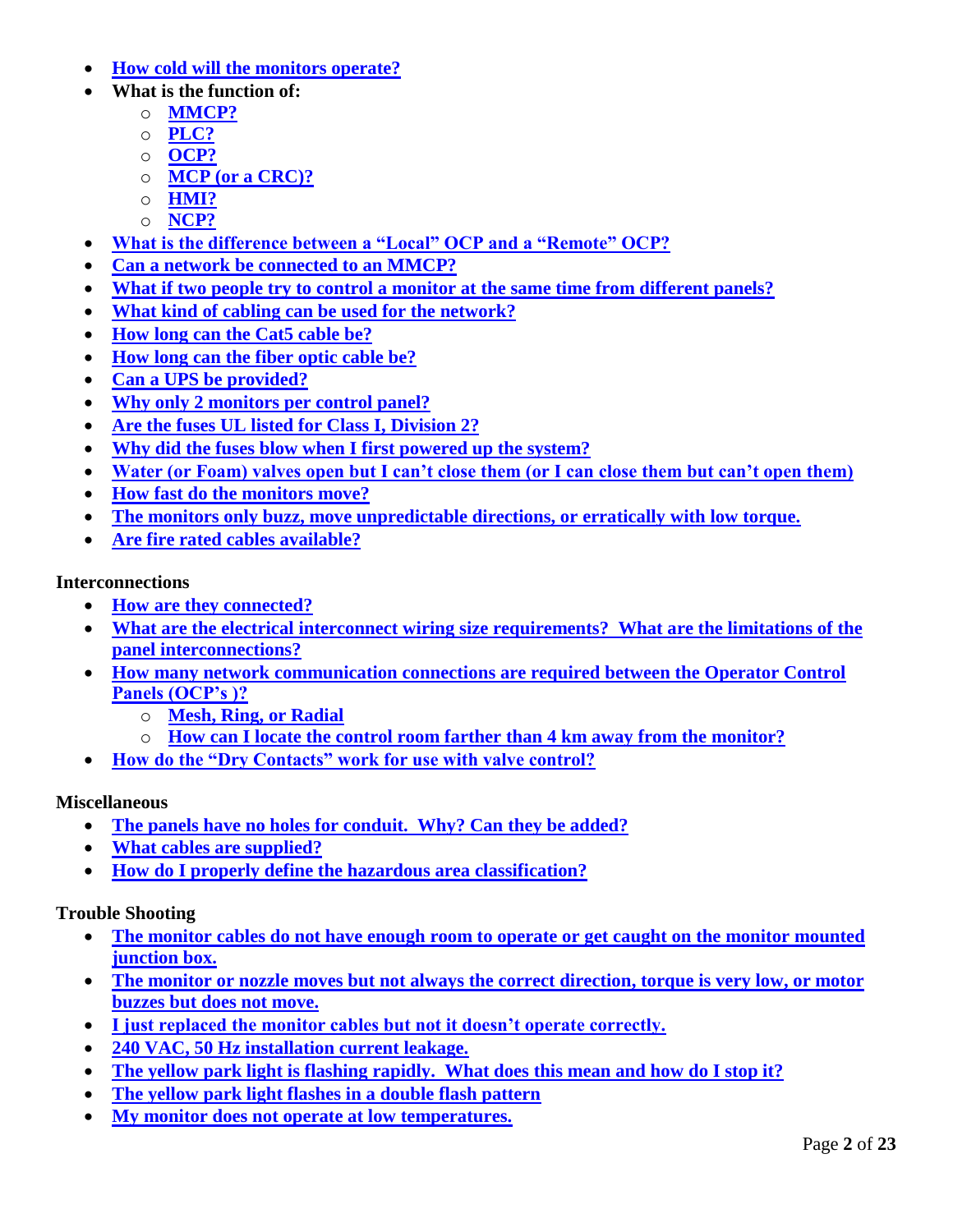- **[Park Function does not work but the light is flashing.](#page-19-1)**
- **[My remote OCP powers up but does not operate.](#page-20-1)**
- **I do not get the desired results when operating the joysticks or buttons, but something happens. [Sometimes it is more than one thing at a time.](#page-21-1)**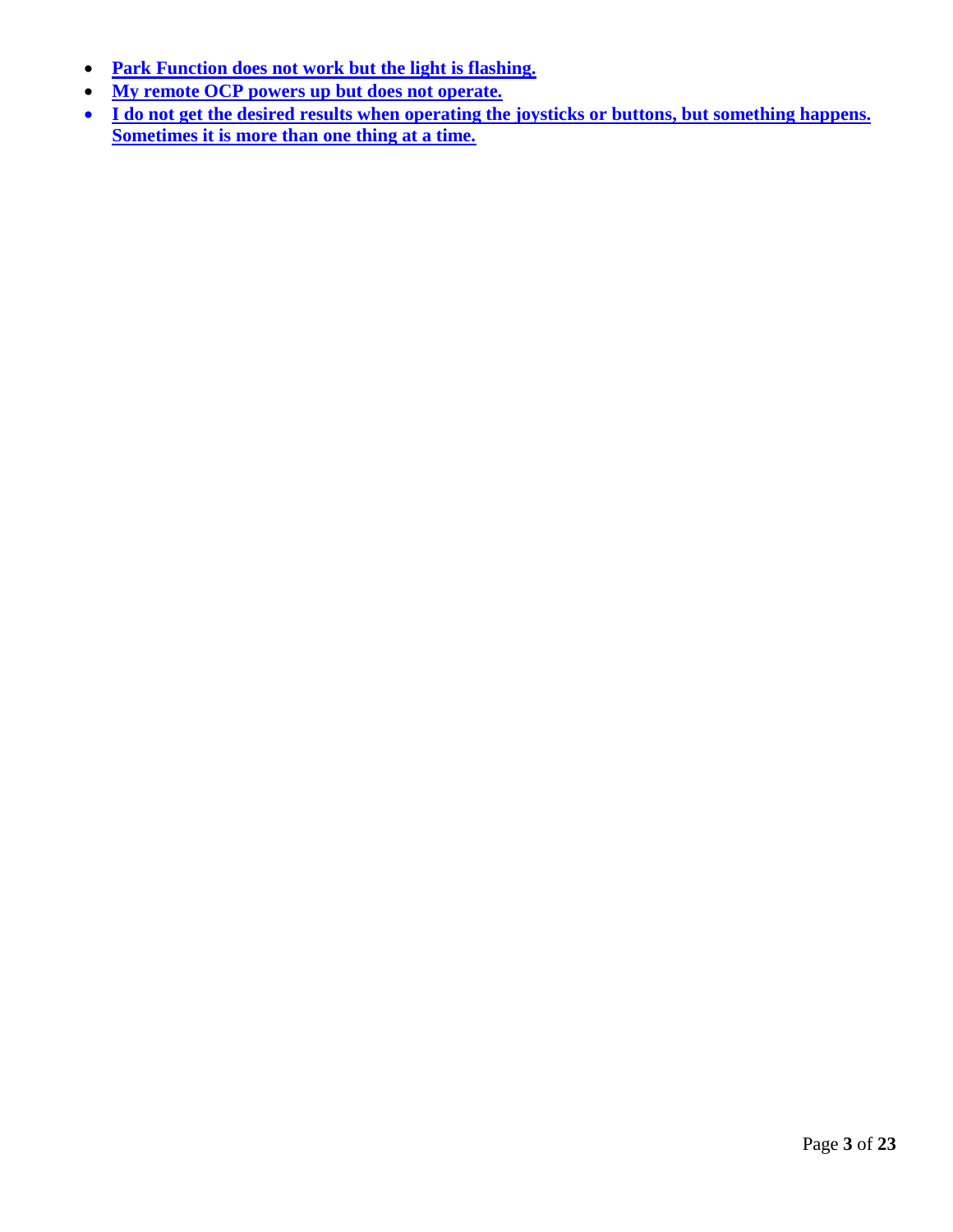# <span id="page-3-0"></span>**What components are required?**

- 1. A monitor, nozzle, and monitor motor control panel (MMCP). These always go as a set of 1 each.
- 2. A local operator control panel (Local OCP or LOCP)
- 3. Optionally a remote operator control panel (Remote OCP or ROCP)
- 4. Optionally a main control console (MCC)

See some of the diagrams below.

# Back to top...

# <span id="page-3-1"></span>**What part numbers make up a basic system?**

08394053 - Spitfire Monitor 03783001 - SM-1250BE-HL Nozzle (one per monitor) 81471068 – MMCP (Monitor Motor Control Panel) (one per monitor)Replaces 81471058. Adds dry contact valve and auxiliary outputs. 24359000 - OCP (Operator Control Panel)

Controls up to 2 monitors and can be configured as either local or remote.

# [Back to top…](#page-0-0)

# <span id="page-3-4"></span>**What voltages are accepted?**

OCP – 120/240 VAC, 50/60Hz single phase

MMCP - 120/240 VAC, 50/60Hz single phase, 480 VAC 50/60Hz single phase

Note that 220 VAC single phase can usually be easily derived from 380 VAC 3 phase between one phase and neutral.

Monitors – 120 VAC (power is supplied by MMCP)

Valves - 120/240 VAC, 50/60Hz single phase

[Back to top…](#page-0-0)

# <span id="page-3-5"></span>**What are the system power requirements?**

MMCP (includes Monitor) – 480 VA (350VA typical max.) OCP (2 Monitor Control) – 240 VA (36VA typical Max.) HMI console – 480 VA Butterfly Valve – 300 VA The power is given in VA which is the product of the voltage multiplied by the current in Amps (Volts x Amps) and is generally considered to be equivalent to Watts. Numerical conversions are easily performed.

# Back to top...

# <span id="page-3-2"></span>**I need a system to operate with 50 Hz, not 60 Hz. What do I do?**

Our systems are designed to operate on either 50 or 60 Hz and are UL labeled accordingly. Monitor speeds are 17% slower at 50 Hz due to the motors being synchronized with the line frequency of the voltage. If used with our OCP with Park and Oscillate it will be an option to select during setup.

# [Back to top…](#page-0-0)

# **I ordered the wrong panels, I needed a different operating voltage.**

<span id="page-3-3"></span>As long as you have one of the voltages listed inside the panel enclosure the instructions are there to reconfigure the panels for any of those voltages. A different panel is not required. The OCP will accept input voltages from 120 VAC to 240 VAC. Follow the installation instructions in the manual for proper power connections.

[Back to top…](#page-0-0)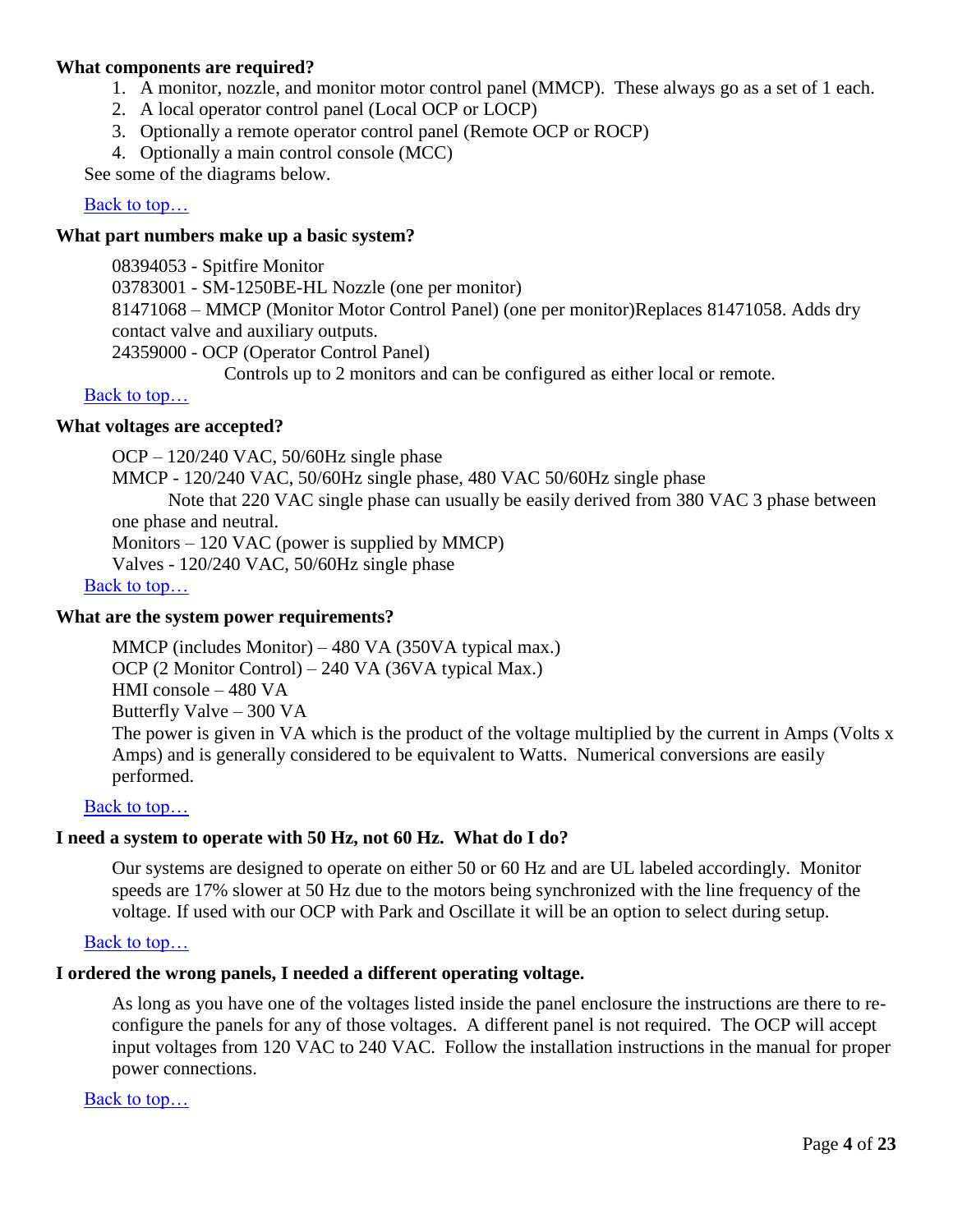# **I have 117 VAC available, will this work?**

Local power variations also list these voltages commonly as 110 VAC, 117 VAC, and 125 VAC, and the components should operate fine.

### [Back to top…](#page-0-0)

#### <span id="page-4-1"></span>**How are they connected?**

There are hard wire connections between the LOCP and the MMCP and between the MMCP and the Monitor. The wire numbers typically connect the same number on each of the panels together with very few exceptions. For example wire terminal number 61 on the LOCP connects to 61 on the MMCP. Unfortunately experience has shown that the underlying cause of most installation issues is traceable to wiring errors.

The connections between OCP's, HMI's, and the RF unit are network connections and can be either fiber optic or Cat5 copper depending on the length.

#### [Back to top…](#page-0-0)

<span id="page-4-2"></span>**What are the electrical interconnect wiring size requirements? What are the limitations of the panel interconnections?**

| WIRE SIZE FOR CONNECTION BETWEEN THE MONITOR MOTOR  |            |  |
|-----------------------------------------------------|------------|--|
| <b>CONTROL PANEL AND THE OPERATOR CONTROL PANEL</b> |            |  |
| <b>UP TO 750 FEET</b>                               | 18 - AWG   |  |
| <b>750 TO 1500 FEET</b>                             | 16 - AWG   |  |
| <b>1500 TO 2500 FEET</b>                            | 14 - AWG   |  |
| <b>2500 TO 3500 FEET</b>                            | $12 - AWG$ |  |

| WIRE SIZE FOR CONNECTION BETWEEN THE MONITOR MOTOR |            |  |
|----------------------------------------------------|------------|--|
| <b>CONTROL PANEL AND THE MONITOR JUCTION BOX</b>   |            |  |
| UP TO 75 FEET                                      | 18 - AWG   |  |
| <b>75 TO 100 FEET</b>                              | $16 - AWG$ |  |
| <b>100 TO 200 FEET</b>                             | 14 - AWG   |  |
| <b>200 TO 400 FEET</b>                             | 12 - AWG   |  |

If using a simple control panel without a separate power supply it will be necessary to double the actual wiring distance since the current needs to travel both directions.

Longer connections are possible but the wire diameters are prohibitively large from an expense consideration and the panel terminal blocks cannot accommodate larger conductors.

Please see the individual drawings for more details.

#### [Back to top…](#page-0-0)

#### <span id="page-4-0"></span>**What enclosures are used?**

All standard modular electric systems are constructed in 24"x 30" stainless steel, NEMA 4X panels that weigh approximately 100 lbs. each. Mounting lugs are provided on the top and bottom at the back surface of the panels with instructions given in the manuals. This panel size is chosen for a number of reasons:

1. It is a size and weight that can be installed without extra equipment or personnel.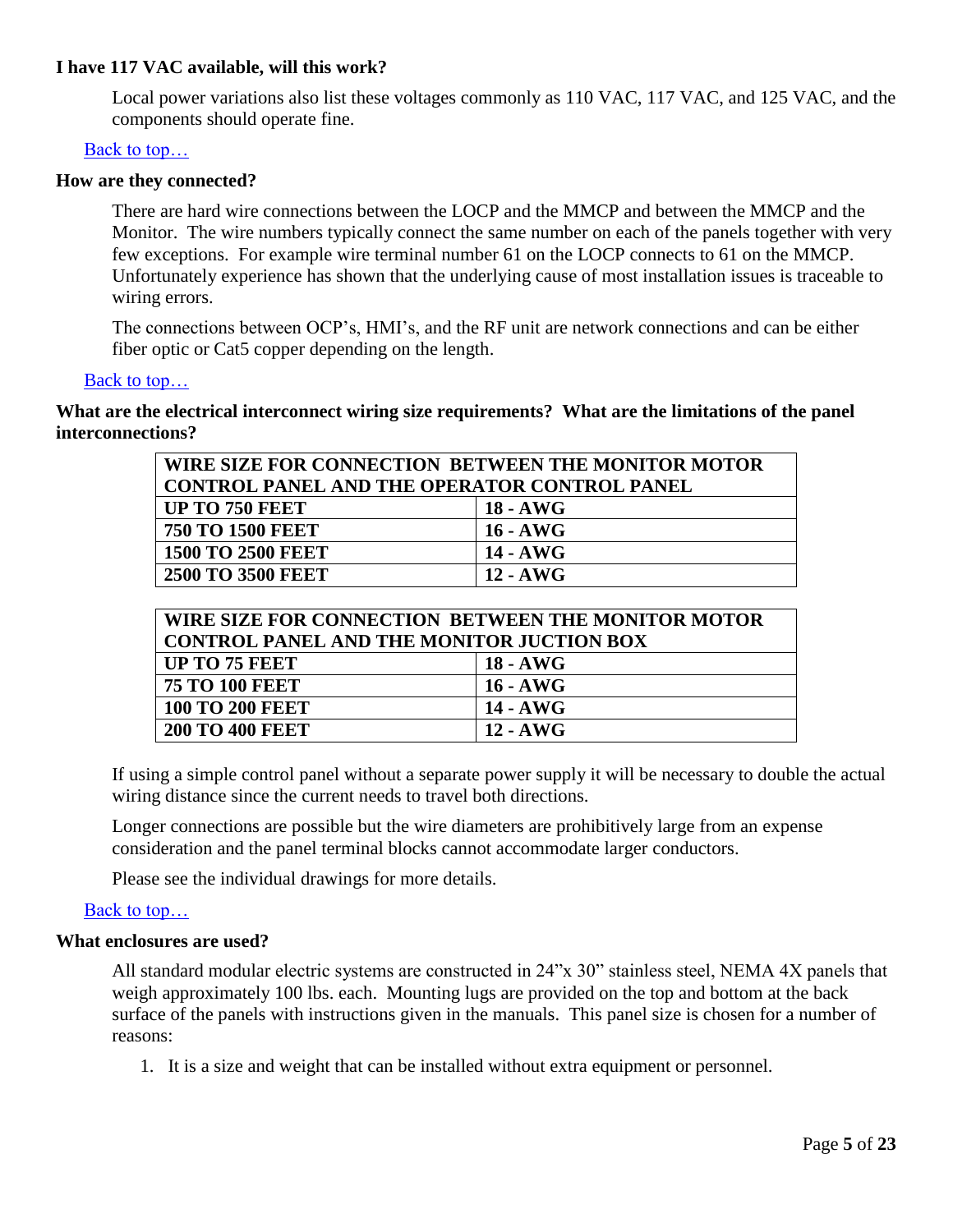- 2. Combining more operators into one panel does not significantly reduce the size or weight per monitor controlled as the space is determined largely by the layout of the joysticks, buttons, lights, etc., therefore the increase is more than expected.
- 3. A combination of two sets of controls allows for larger systems to be constructed by combining more panels.
	- a. Both sets can operate the same monitor if desired and be available for future expansion.
- 4. By using a common panel, parts can be shipped from inventory without the delay for custom design, drawing approval, and fabrication.
- <span id="page-5-3"></span>5. Avoids costs for custom panel manufacturing.

# [Back to top…](#page-0-0)

# **The panels have no holes for conduit. Why? Can they be added?**

The panels are shipped with no holes in the bottom to keep them sealed from the environment or pests at the installation site and during transport. All fielded wiring and cable glands or conduit hubs for interconnecting of the panels to maintain area classification is the responsibility of the installer. Punching holes in the bottom of the enclosure will not void the UL Listing on this panel if the installation is done in accordance with the requirements in the NEC (NFPA 70) Article 501.10 and Article 501.15. The components used will need to meet the Class and Division requirements of the area that the panels are installed in and also conform to any local code requirements. There are also special installation requirements for any conduit connections that lead to Class I, Division 1 enclosures that are called out in the NEC document. Most competent electrical contractors familiar with these sites should already be aware of these requirements since they are already working with them.

### Back to top...

#### <span id="page-5-1"></span>**How are the components certified?**

The panel designs are UL listed and labeled for Class I, Division2/Zone2 installation and are built to NEC requirements. The design has been extensively tested and evaluated by UL before the UL label is applied. The monitors and nozzles use synchronous motors that are UL recognized for Class I, Division 2 use. The monitor itself, and the nozzle is not certified as it is not an electrical machine that UL has an appropriate category that meets the intended application. There are no printed documents of conformity or certification available from UL other than the labels and UL controls the component suppliers so that the label is only put on equipment that meets their requirements.

# [Back to top…](#page-0-0)

#### <span id="page-5-2"></span>**Is any other certification available?**

Currently the monitors, nozzles, and MMCP's are available with an ATEX certification. The monitor and Nozzle have an FM certification for Class I, Division 2. An RF control is also available with ATEX and Canadian certifications for Class I, Division 2.

#### Back to top...

#### <span id="page-5-0"></span>**Can I expand the system?**

The modular design allows for expansion to occur. Depending on what is required it may be possible to do this by only connecting the added panels and performing a simple setup configuration. Custom programming may be required in some cases, but it is allowed for in the design. There is a limit of 16 PLC's on the network without any custom programming.

#### [Back to top…](#page-0-0)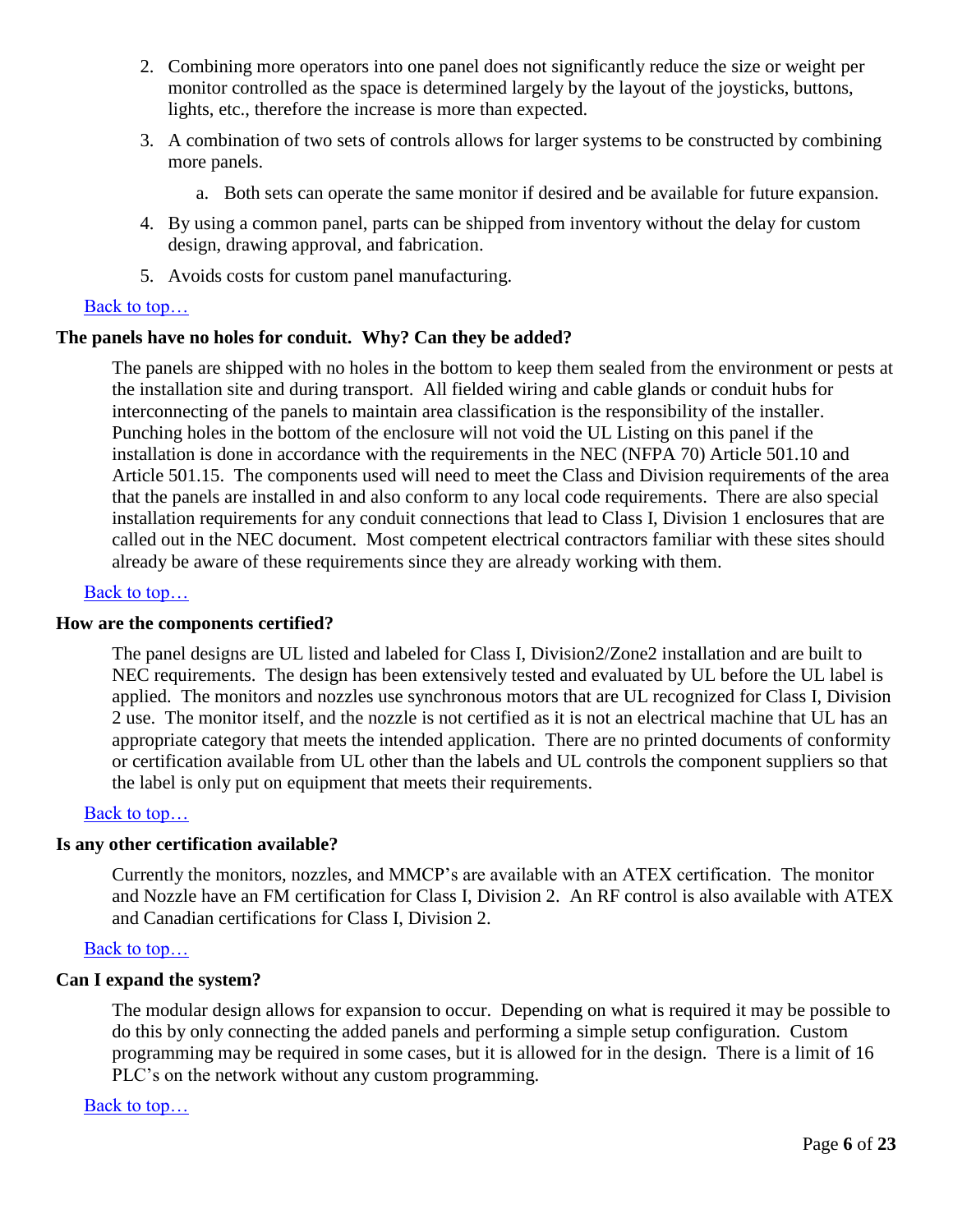# <span id="page-6-0"></span>**Can the system have a portable wireless controller?**

Portable wireless controllers are available in a "Belly Pack" configuration that has joysticks and a small hand held unit. Push buttons control the valves and other functions. Configuration options on this feature can accommodate the same operational controls as seen on the OCP but normally it is not desired to have all of them present due to the nature of how it is used.

# [Back to top…](#page-0-0)

# <span id="page-6-1"></span>**Do I have to wait for all components before a partial shipment can be made?**

This depends on the configuration of the system and how your order was placed. These details need to be discussed with our sales and customer service department before the order is placed to avoid extra costs and delays.

### [Back to top…](#page-0-0)

# <span id="page-6-2"></span>**How many network communication connections are required between the Operator Control Panels (OCP's )?**

This is almost entirely up to the customer. The minimum would be to provide a send and a receive path to each panel with connections daisy chained from one end to the other. The connections can also be between each and every panel in a mesh, in a loop, or single runs from one panel to all of the others, or any combination of these. Making more interconnections between panels provides greater redundancy of the network. This means that some connections can be lost and the network will still operate without problems. Any combination can work as long as each panel is connected to the entire network by at least one path. Our standard panels provide for a maximum of 2 duplex fiber pairs and 6 Cat 5/5e/6 Ethernet connections per panel; however 2 Ethernet connections are used to provide network connections between the two PLC controllers in each panel.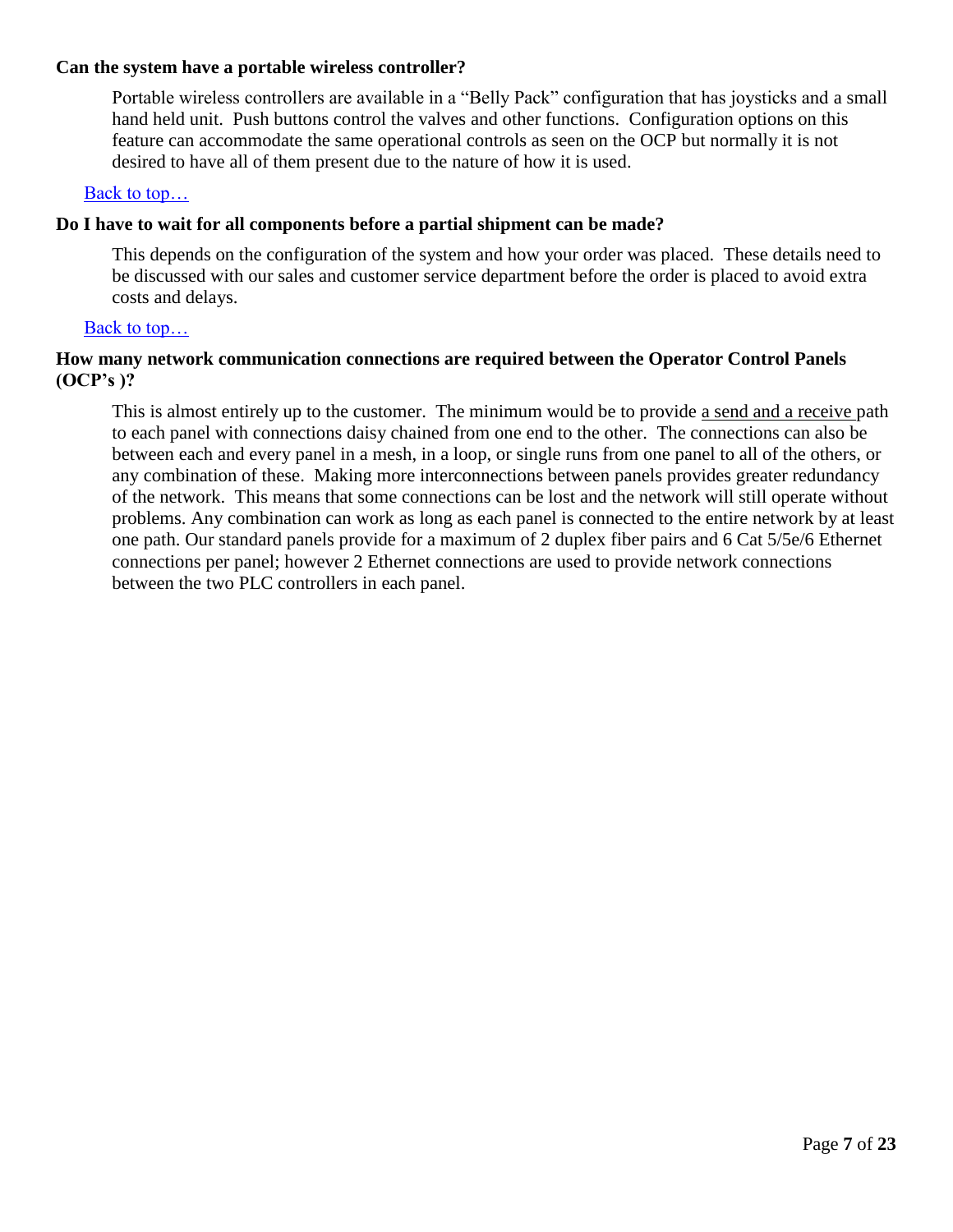

<span id="page-7-1"></span>Mesh network: This is the most complete and reliable network configuration and is shown above. Each panel is connected to every other panel. This provides the greatest reliability as multiple links could be lost and the network will still operate by communicating through another path. Note that as supplied there are only two fiber ports installed in the HMI. If additional ports are required for implementing radial or mesh networks a spare managed switch or special order will be required.

Ring Network: The network cables between the MCC and LCB B, and LCB A and LCP C would be eliminated. Loss of any single remaining cable could be tolerated and the network will still be operational since any panel can find a path to any other panel. All necessary ports (two fiber) are supplied to implement this configuration.

Radial Network: Network cabling radiates from one location and is typically the MCC. This would eliminate the network cables between LCP A, B, and C. Failure of any cable means that communication will be lost for monitors on that leg. This is the least reliable installation. Note that as supplied there are only two fiber ports installed in the HMI. If additional ports are required for implementing radial or mesh networks a spare managed switch or special order will be required.

# [Back to top…](#page-0-0)

# <span id="page-7-0"></span>**What kind of cabling can be used for the network?**

Each panel requires at least 2 fibers (one transmit and one receiver) or one Cat5/5e/6 Ethernet cable to connect it to the network. A Cat5e/Cat6 cable contains both transmit and receive signals. The recommended Optical fiber is 62.5/125 with SC connectors. The managed switch will also accept 50/125 cable with SC but it is less common and typically costs more. More information can be found at by googling Optical Fiber Network. Lanshack.com has had good information in the past.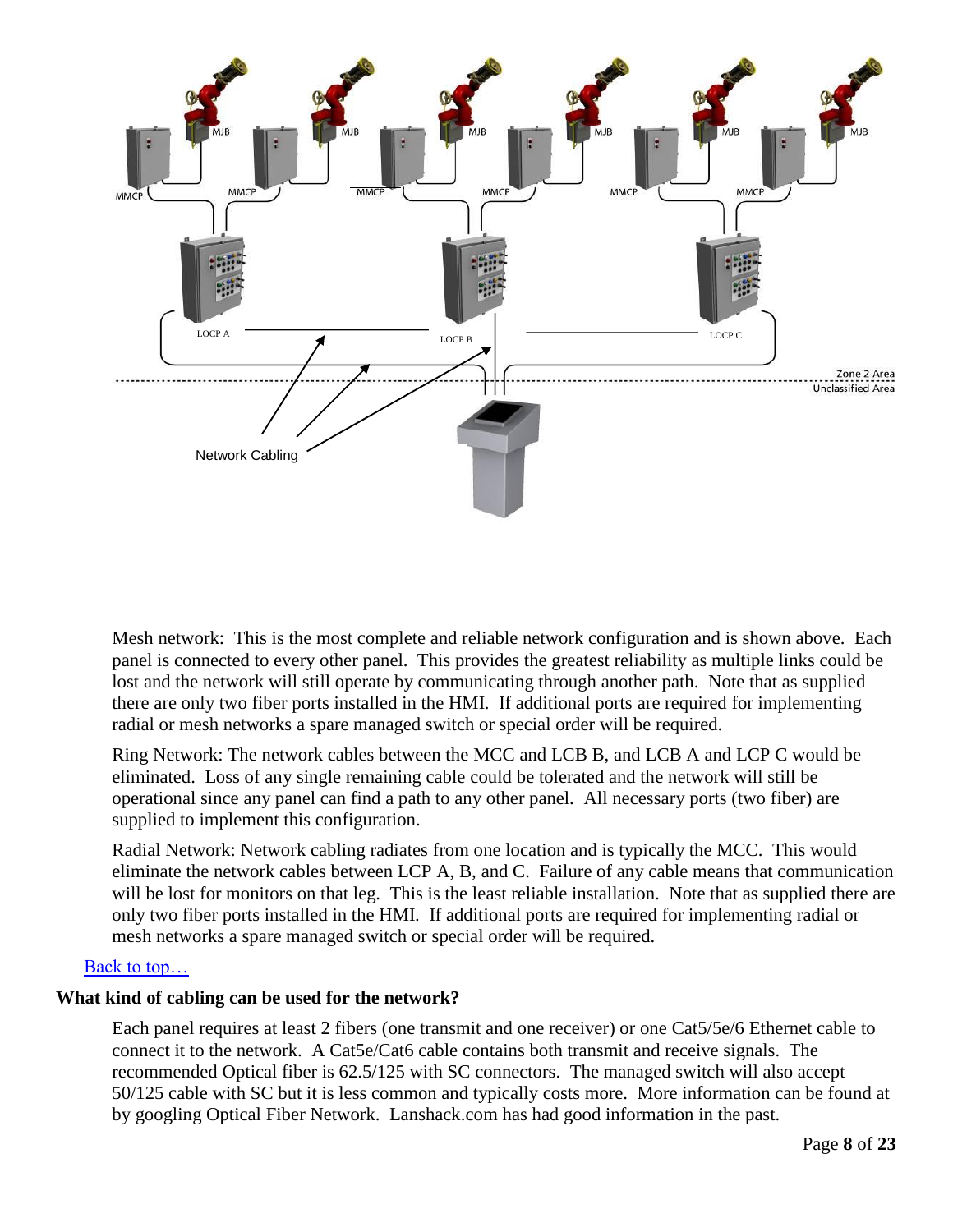# [Back to top…](#page-0-0)

#### <span id="page-8-4"></span>**How long can the fiber optic cable be?**

Recognized industry specifications (EIA/TIA) state a 2 km maximum. However, the maximum distance is highly influenced by the specifications of the particular cable's fiber optic core and the installation quality, both of which are determined by the customer's contractors and is not possible for us to make guarantees. Some hardware suppliers also specify longer distances, but actual performance could also be less. The customer's installation contractor can provide a better estimate.

Going to single mode fiber and other equipment would extend those distances by about 5 times but the equipment costs are considerably more expensive.

### Back to top...

### <span id="page-8-5"></span>**How can I locate the control room farther than 4 km away from the monitor?**

Your network installation contractor can provide repeaters as required, or a custom system can be quoted that uses single mode fiber. Our equipment doesn't really care as long as it sees a good Ethernet network. It can even share an existing network if desired but be careful about reliability and IP conflict concerns.

### [Back to top…](#page-0-0)

#### <span id="page-8-1"></span>**Is single mode fiber more reliable or better than multimode?**

No it is not. Single mode fiber only offers more bandwidth, which is not needed by our system, or longer distances. Basically the single mode fiber optic cable has a small core and only one pathway of light. With only a single wavelength of light passing through its core, single mode realigns the light toward the center of the core instead of simply bouncing it off the edge of the core as with multimode. Multimode fiber optic cable has a large-diameter core that is much larger than the wavelength of light transmitted, and therefore has multiple pathways of light-several wavelengths of light are used in the fiber core. Eventually these multiple pathways interfere with each other and the signal strength is reduced, limiting the distance that multimode fiber can be used.

#### [Back to top…](#page-0-0)

#### <span id="page-8-0"></span>**Can I use my existing network?**

This can be done but may not be advisable. If the other network fails it will not affect the monitor system if they are separate. It also is not possible for anyone to accidentally or intentionally interfere with the monitor system operation if they are not able to connect to the network.

#### [Back to top…](#page-0-0)

#### <span id="page-8-2"></span>**What does the MMCP do?**

The monitors are connected to a Monitor Motor Control Panel (MMCP). The MMCP provides the power at the correct voltage to the monitor motors based on control signals from the local Operator Control Panel (OCP). The MMCP will be connected to the monitor through a junction box located on the monitor. These cables will carry 110/120 VAC only when the monitor motors are operating. At all other times there is no voltage on the cables. The MMCP must be directly connected to an OCP with wiring to provide the 24 VDC control signals for the relays in the MMCP.

#### [Back to top…](#page-0-0)

# **Can a network be connected to an MMCP?**

<span id="page-8-3"></span>No! There are no PLC's in the MMCP so it cannot be connected directly to a network and must be operated in conjunction with an OCP.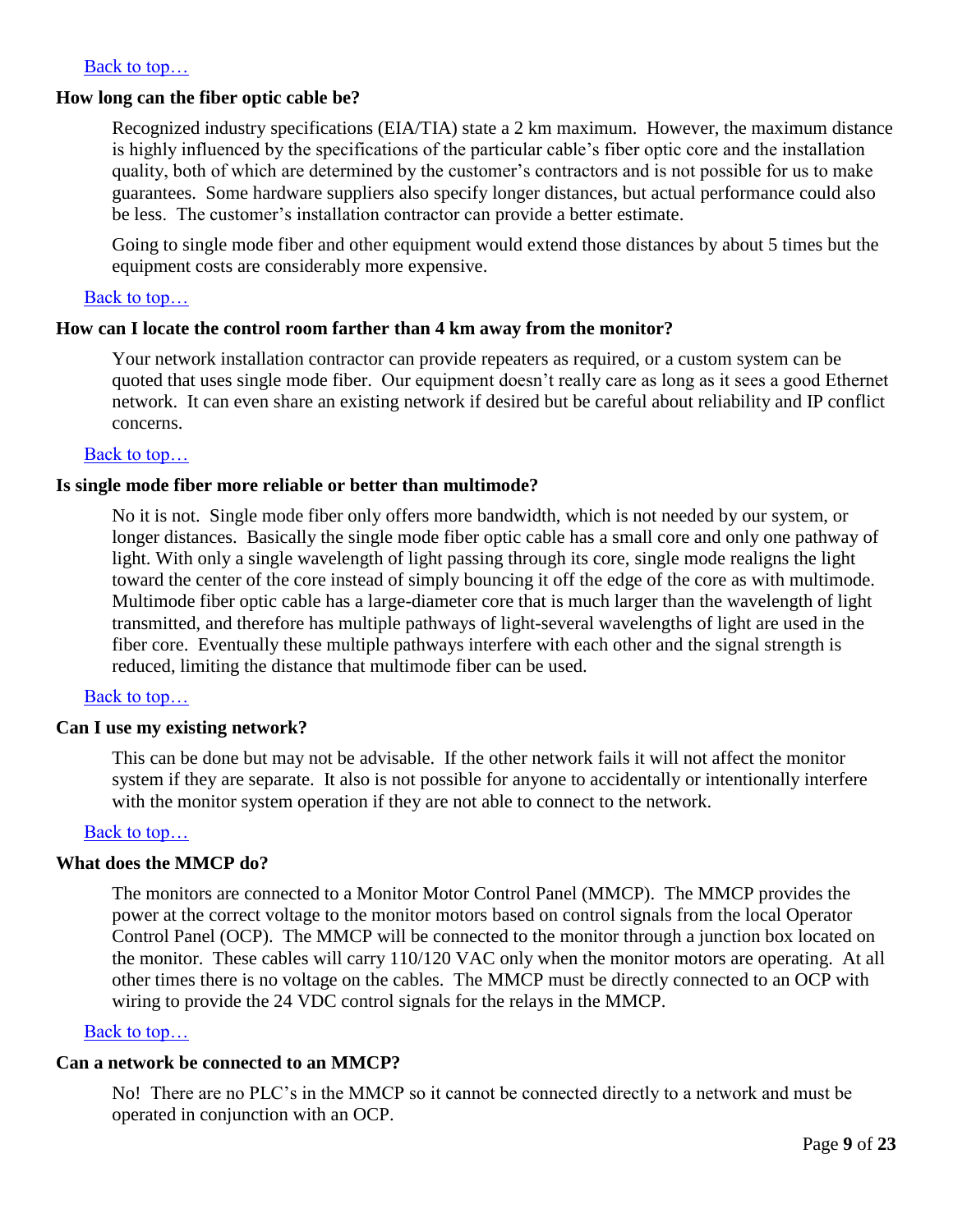# [Back to top…](#page-0-0)**What is a PLC?**

<span id="page-9-3"></span>A PLC is a Programmable Logic Controller and its name is relatively self-defining. It interprets the operator inputs from joysticks, push buttons, and other controllers and provides the control functions for the monitor. The particular model we use is an Allen Bradley Micrologix 1400, which also provides for Ethernet communication and provides an operator interface to allow programming configuration at installation for many parameters.

### Back to top...

# <span id="page-9-0"></span>**I don't want to use an MMCP; can I connect the "Local" OCP directly to the monitor?**

No. The MMCP is required to provide the motor power at the correct phases to achieve correct operation. These components generate heat that is not desired in the same panel as the programmable control electronics.

### Back to top...

# **What does an OCP do?**

<span id="page-9-4"></span>The OCP is the panel that the operator uses to give inputs to the system through joysticks and push buttons. If the OCP is connected directly to an MMCP the commands are sent via 24 VDC control signals to the MMCP and the panel is called a Local OCP. If the OCP is not connected directly to an MMCP it sends those commands over the network to the PLC in the Local OCP, which then controls the monitor through the MMCP. Each PLC has a set of menus to configure monitor Park and Oscillate settings, network addresses, and whether the PLC is connected directly to the MMCP or not.

### [Back to top…](#page-0-0)

# **I don't want to use a "Local" OCP; can I connect the network directly to the MMCP?**

The OCP generates the control signals necessary for the monitor to operate. Components required for monitor operation are located in the MMCP and must be present for the monitor to operate. These components generate heat that is not desired in the same panel as the programmable control electronics. There must be one OCP (or NCP) connected to the MMCP to tell the MMCP how to operate the monitor and nozzle motors and connect it to the network.

# [Back to top…](#page-0-0)

# <span id="page-9-1"></span>**Why do I need a local OCP?**

The Local OCP is the panel that actually controls the monitor and must be present for the system to operate.

Due to the heat generation in the MMCP it is not appropriate to locate the control electronics required in the same enclosure in many installations. Therefore the OCP will typically be located near the MMCP and will be connected to another OCP if a more remote control is desired.

# Back to top...

# **What is an MCP (or CRC)?**

<span id="page-9-2"></span>This is not really a Master Control Panel as it is commonly referred to since it is not possible to always override every foreseeable condition that could exist. The local OCP is the closest thing to a Master since it is the only panel that can directly control the monitor. The local OCP will often have override control priority since it is directly connected to the MMCP, but that will depend on the particular hardware that comprises the system.

Sometimes it is also called a MCC (Main Control Console) since it is built into a console instead of a panel. A better term would be Control Room Console (CRC) if it is to be located in the control room.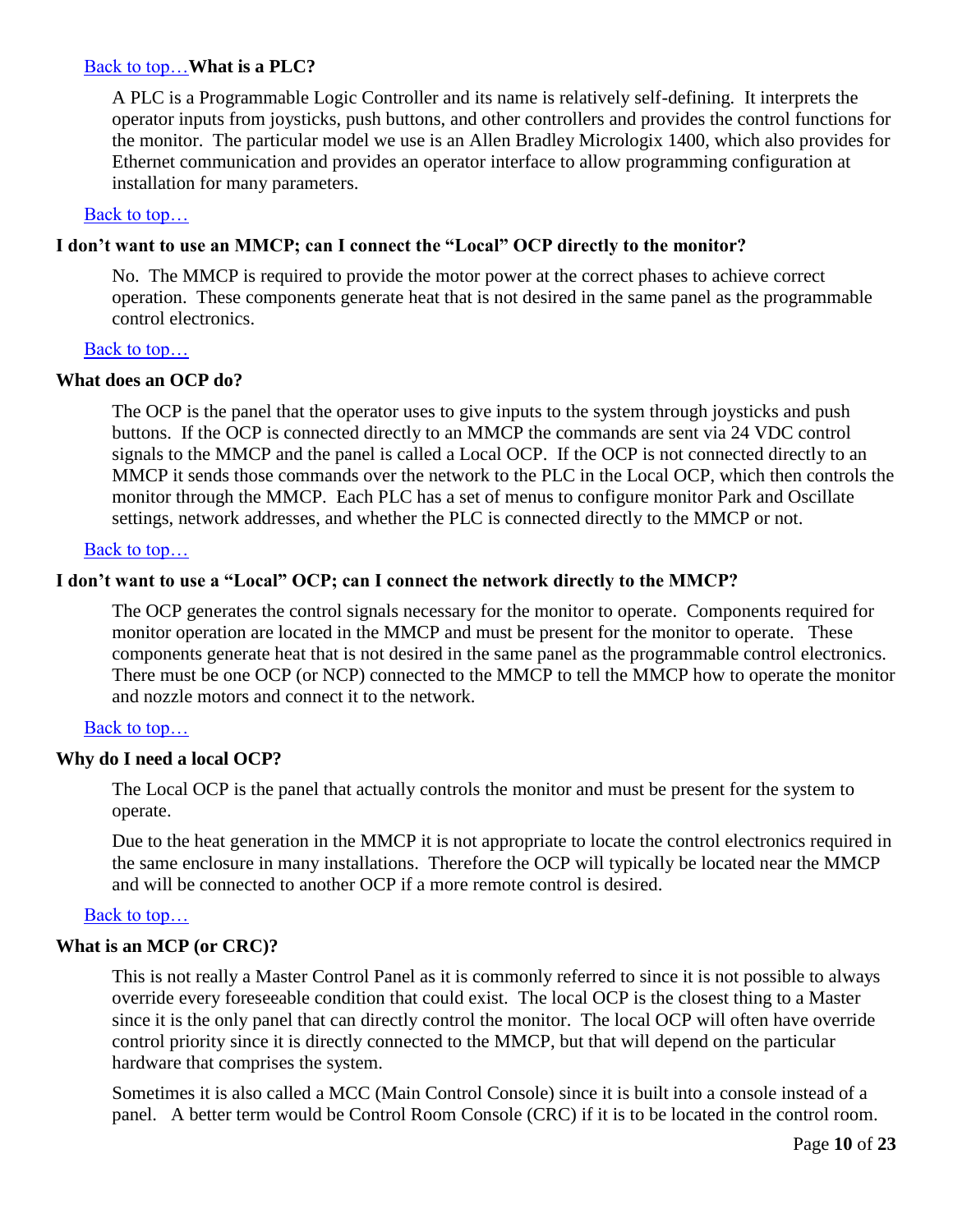# [Back to top…](#page-0-0)

# <span id="page-10-1"></span>**What if two people try to control a monitor at the same time from different panels?**

This is not typically an issue in normal operations. Attempts are made to obey all commands from each panel on the internal network, but ultimately the control panel directly connected to the MMCP will have control in the event of a network failure. It also should have override capability due to proximity of the controls to the monitor. Personnel at this location have the most direct input to the situation. With custom system designs that utilize PLC controls a control hierarchy can be designed in but must be determined in advance of ordering any equipment and will be custom.

With simple control panels the two functions will operate simultaneously unless they are in conflict with each other. In that case they will essentially cancel each other out.

# [Back to top…](#page-0-0)

# <span id="page-10-0"></span>**What is involved with the programming set-up of the OCP's?**

The programming set-up of the OCP is a simple, menu driven process and uses the screen on the PLC and input keypad. A typical example is shown below. Refer to the correct installation manual for your system for exact information and procedures.



The basic steps in the A series software are:

- 1. Screens 1 and 2 report program status and monitor position information and cannot be changed.
- 2. Screens 3 thru 6 are for setting Monitor Park position and Oscillation information.
- 3. Screens 7 thru 9 are for setting the monitor ID, local/remote, and IP address information.
- 4. Data can be changed at the cursor location by using the [UP] key to increase the value or [DOWN] key to decrease the value. Move the cursor by pressing the left or right key.
- 5. To enter the data that is displayed and move to the next screen press the [OK] key.
- 6. To cancel any data changes press the [ESC] key. Press [ESC] key again and go back to the first screen.

Page **11** of **23**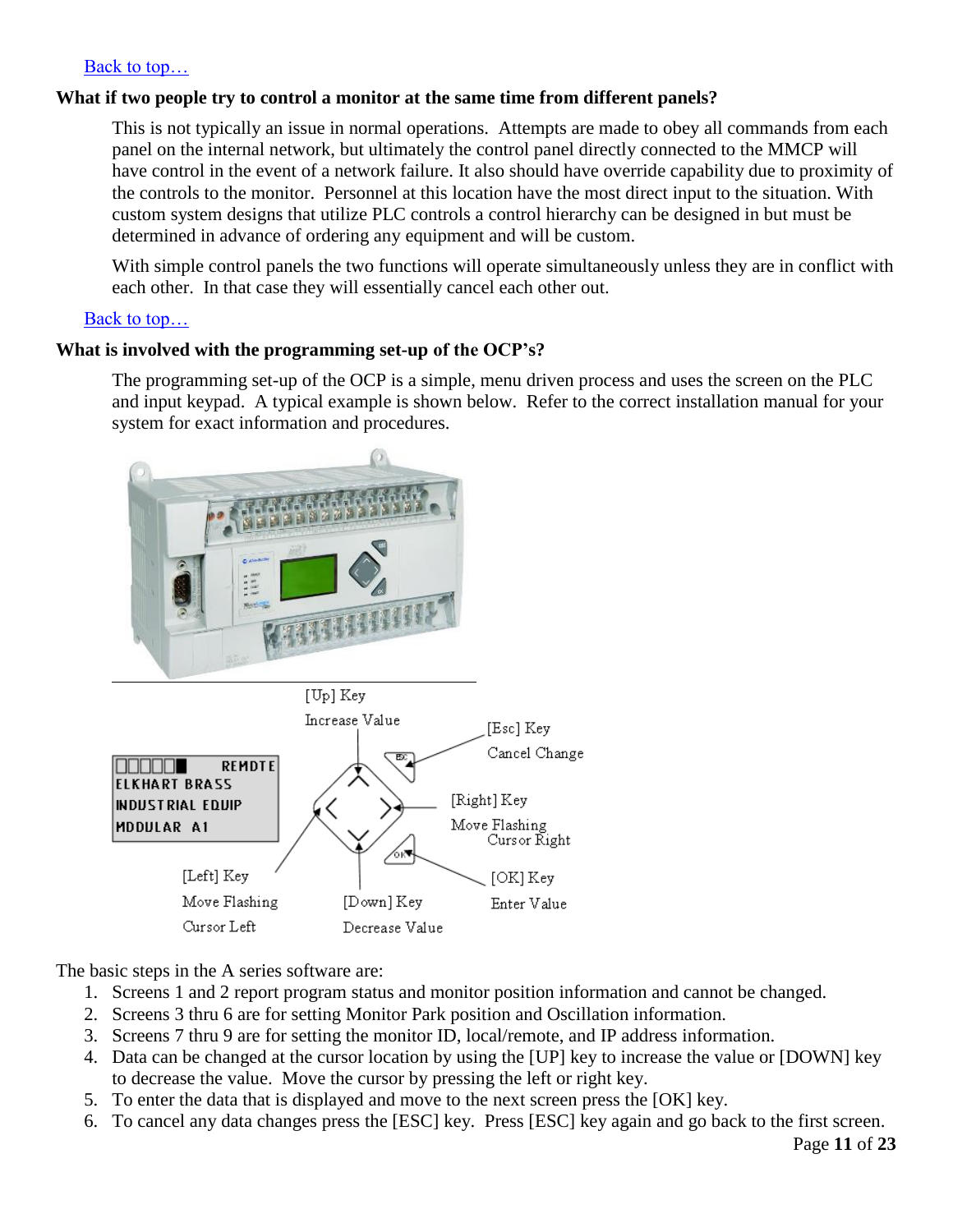The C series software is slightly different but no more difficult. The prompts on the screens are better and it may not be required to rely as much on the manual as in the past, but we still recommend referring to the manual as a reference. The menus have been reorganized to allow easier changed in operation once the system has been set up and to provide more clarity in system configuration.

Refer to the Operator Control Panel (OCP) Setup Instructions for more detailed information. The latest documentation is available on our website at [www.elkhartbrass.com](http://www.elkhartbrass.com/) in the industrial systems section under manuals. Complete drawing packages are also available as well.

[Back to top…](#page-0-0)

# <span id="page-11-2"></span>**What is an HMI?**

HMI (Human Machine Interface) is the industry accepted term for the means for an operator to communicate with machines. We use a Touch Screen panel for our HMI console that is sometimes called an MCC.

### [Back to top…](#page-0-0)

#### **How do panels combine to operate different numbers of monitors?**

<span id="page-11-0"></span>The panels can be connected directly to the MMCP (Local OCP) or connected to another OCP through a network (Remote OCP). All panels need to be connected to the same network, but they can be mounted physically in any appropriate location. If a two monitor panel is desired to control a single monitor the second PLC can be configured as a "wired to MMCP" in the setup menus so that acts like a remote panel but both PLC's in the panel control the same monitor. Detailed instructions are provided in the setup manual. The latest documentation is available on our website at [www.elkhartbrass.com.](http://www.elkhartbrass.com/)



# [Back to top…](#page-0-0)

# <span id="page-11-1"></span>**What is the difference between a "Local" OCP and a "Remote" OCP?**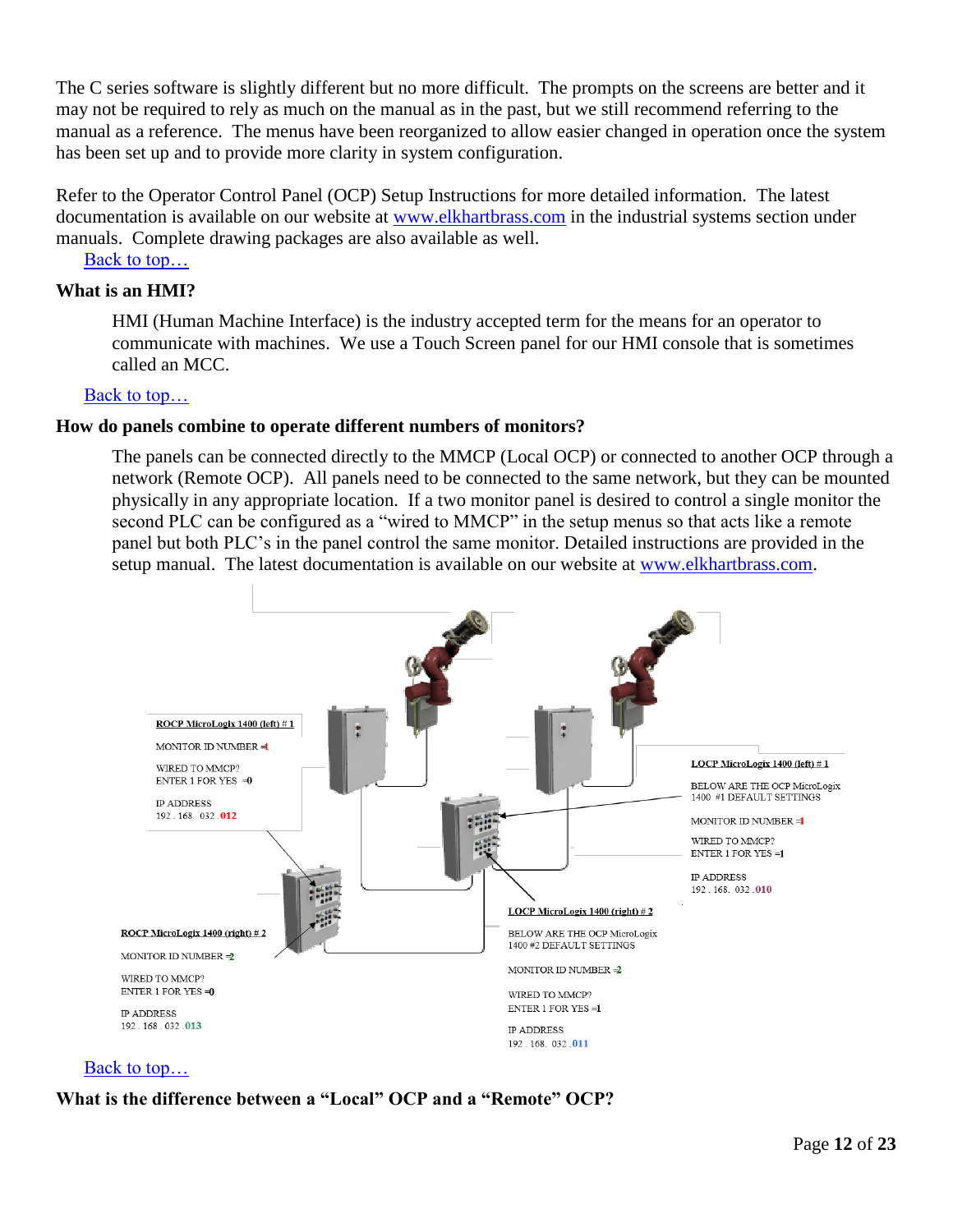# **How do I know which panels to install at the local and remote locations?**

There is no difference between a local and remote panel. They become different based on where they are installed and how the setup menu options are chosen. The local OPC is wired directly to one or two MMCP's and a remote OCP is connected to the local OCP by a network connection. There is a very short and simple setup to be done after they are wired to make sure that they can communicate correctly.

# [Back to top…](#page-0-0)

### <span id="page-12-0"></span>**Can a UPS be provided?**

Technically this is possible, but not very practical due to the distributed nature of the systems. A UPS system in a hazardous area is not practical at all so it would need to be located in a safe area and power distribution for the entire system would be routed from there. Storage battery size is usually larger than expected and becomes a problem for most customers as does the required maintenance to keep it ready. This is something that is best handled by the installation contractor using locally sourced components.

<span id="page-12-1"></span>[Back to top…](#page-0-0)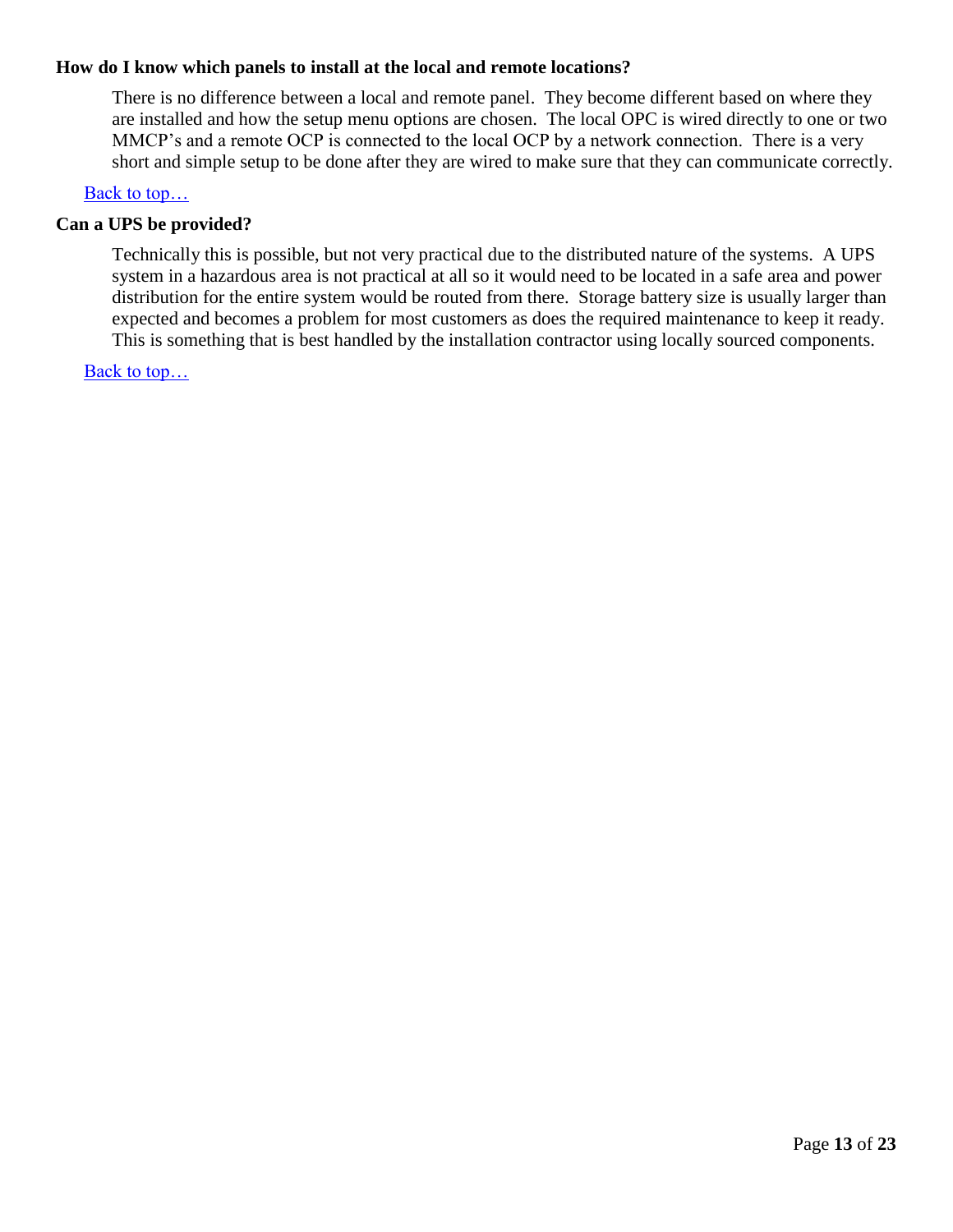# **Why only 2 monitors per control panel?**

With any more than two monitors controlled in one panel, the panel becomes too large and too heavy. Each OCP is really two control units in one enclosure that use a common power supply and a common communication switch. Each panel has a PLC to provide the control signals for each pair of joysticks. The enclosure size has been chosen for a variety of reasons including cost, ease of installation, and practical utilization of multiple system configurations. A four monitor OCP would be approximately twice as large and twice as heavy as a two monitor OCP.

# [Back to top…](#page-0-0)

# <span id="page-13-0"></span>**Are the fuses UL listed for Class I, Division 2?**

Some parts are not UL listed specifically for hazardous locations and must be evaluated by the inspector. Fuses and wire as two examples of this. These components are not required to be listed to meet the UL requirements and the UL inspector evaluates not only the components used, but the construction methods as well before allowing the label to go on the panel. The fuse holder is the more critical item and it is UL listed.

### [Back to top…](#page-0-0)

# <span id="page-13-1"></span>**Why did the fuses blow when I first powered up the system?**

It is most likely that there is a wiring error but it also could be a procedural issue. When powering up the panels it is recommended that no control functions be active, such as oscillate or park.. The easiest way to avoid this is to power up the MMCP first. If an OPC or MCC is running a routine that operates the monitors it is possible for the safety circuitry in the MMCP to blow a fuse. We recommend powering all panels up before any functions are selected, or allowing all selected functions to complete or be turned off before powering up other panels. This has only been experienced on occasion during initial start-up of new or expanded systems, and should not be an issue with ongoing operation.

#### [Back to top…](#page-0-0)

#### **What cables are supplied?**

<span id="page-13-4"></span>Cables are supplied to connect the monitor motors and the Nozzle motor to the monitor junction box. Other installation cables and cable glands, etc. are not supplied and should be planned by the installer to meet local code requirements.

#### [Back to top…](#page-0-0)

# <span id="page-13-2"></span>**Water (or Foam) valves open but I can't close them (or I can close them but can't open them)**

There was a jumper inserted between terminals 10 and 14, and 15 and 19 to allow panel circuits to be tested without the valves connected. Most valves have a number of switch contacts that can be used to indicate if the valve is opened or closed, but they are not always used. If they are not and the panel is wired according to the installation instructions there will be no issue. However, if the jumper is still in place and the feedback wiring is utilized there may be a problem where the valve control will not operate correctly. Most likely it will be that the valve can be opened but this jumper will keep powering the open circuit and it will not be able to be closed. Removing the jumper will resolve the problem.

#### [Back to top…](#page-0-0)

# <span id="page-13-3"></span>**The monitor or nozzle moves but not always the correct direction and torque is very low. In some cases the monitor (or nozzle) hums but does not move.**

This could be from several causes and where to look for the issue will be slightly different.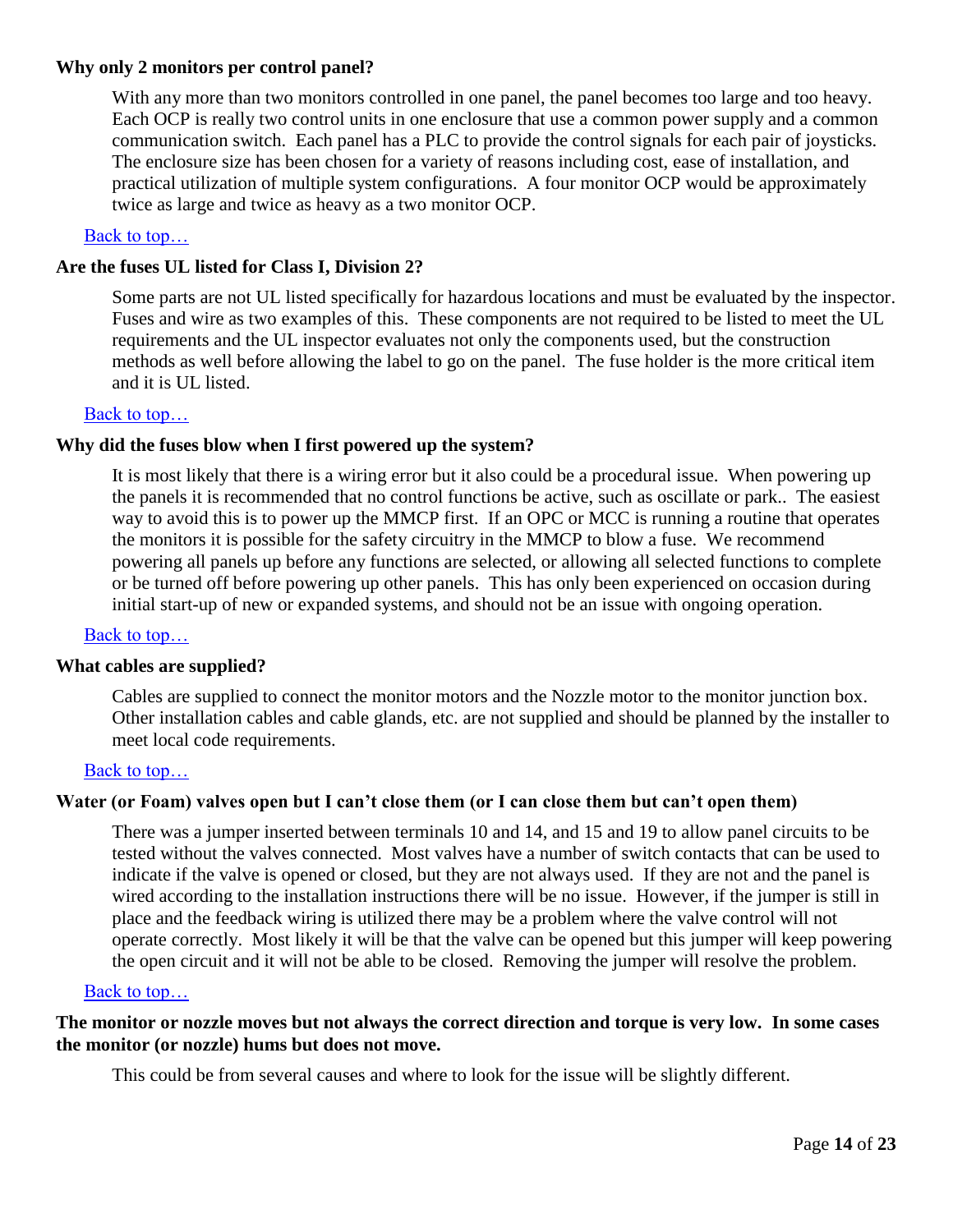**New System Installations** - Just because the monitor moves it does not mean that it is wired correctly. It is possible for field wiring interconnections to cause problems. Each motor has 4 wires: a ground, a common, and one for each winding. If the common becomes exchanged with one of the winding connections the monitor may appear to operate but will be erratic and may move in the wrong direction, or even change direction. The motor will also not generate the amount of torque it should. If the fuses F1 through FF8 are opened the resistance of the motor windings can easily be measured between the fuse block terminals in the MMCP. The correct values should be the same between the common wire and each of the windings and should be approximately 260 ohms for the nozzle motor and 17 ohms for the monitor motors.



With some systems a buzzing can be heard when the motor is trying to move but it will not actually move. If there is a wiring issue as described above it can also cause this condition, but in most cases there will actually be some movement.

If the nozzles or monitors are allowed to set for long periods of time without maintenance it also could be corrosion on the nozzle or the grease has gotten stiff in the monitor. Please see the respective device manuals for correct maintenance procedures.

**Replaced Cables** – If the cables have been replaced please see the section above for diagnosis of wiring errors. The difference is that the error will probably be in the monitor junction box. Also note that if the cable was pulled apart by monitor movement there may also be a blown fuse in the associated circuit. If the fuse is blown it will light the LED, but only if the current is being applied to the motor, which can be done by holding the joystick. With the monitor stationary there is no applied current and the LED will not light up.

# [Back to top…](#page-0-0)

# <span id="page-14-0"></span>**The Nozzle Cable gets caught in the monitor mounted Junction Box**

At one time the NFPA specifications require a maximum cable length that many competitors did not meet. To meet this requirement we were compelled to add a junction box to terminate the cable protection. Since it is no longer a requirements we have also eliminated the junction box to avoid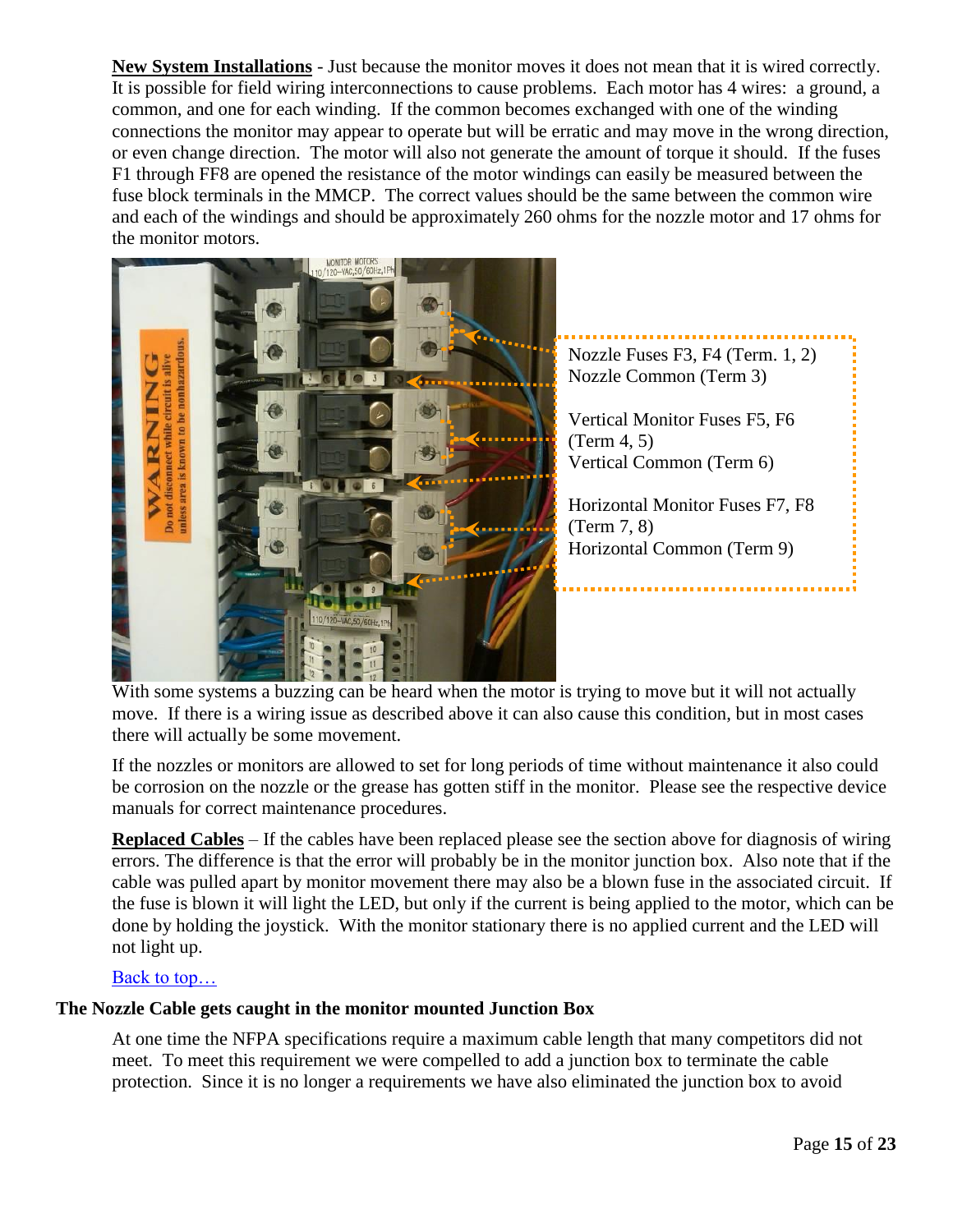problems. However cable adjustment can resolve the problem. It is also possible to remove the junction box but this is more involved than it appears.

To avoid catching the cables the vertical monitor motor cable needs to be routed so that the cable lies behind the exit from the junction box as shown. If it will not naturally lie in this position disconnect the cable from the motor and twist it so that the natural lie of the cable is as shown below. The nozzle cable needs to be tight from the nozzle connection to the restraining clip located on the bottom of the monitor elbow. Securing it to the clip with a wire tie can help to ensure that this positioning is maintained. All of the nozzle slack must be between the junction box and the restraining clip. This positioning allows the slack in the cables to be used as the monitor rotates without binding or catching causing damage to the cables.



Note - Updated requirements no longer call for this mid-mounted junction box as of 2012. If desired, the cables are long enough to be connected directly to the bottom of the junction box, but holes will need to be punched and correct cable glands and hole plugs will be needed to be used to insure compliance with local requirements and codes.

# Back to top...

# <span id="page-15-0"></span>**What is the temperature rating of the system?**

The temperature rating of the panels is the environment that the panels can be installed in that all of the components are rated for. For our systems this is  $-10^{\circ}$ C to  $60^{\circ}$ C (14  $^{\circ}$  F to 140 $^{\circ}$  F). Several items should be noted: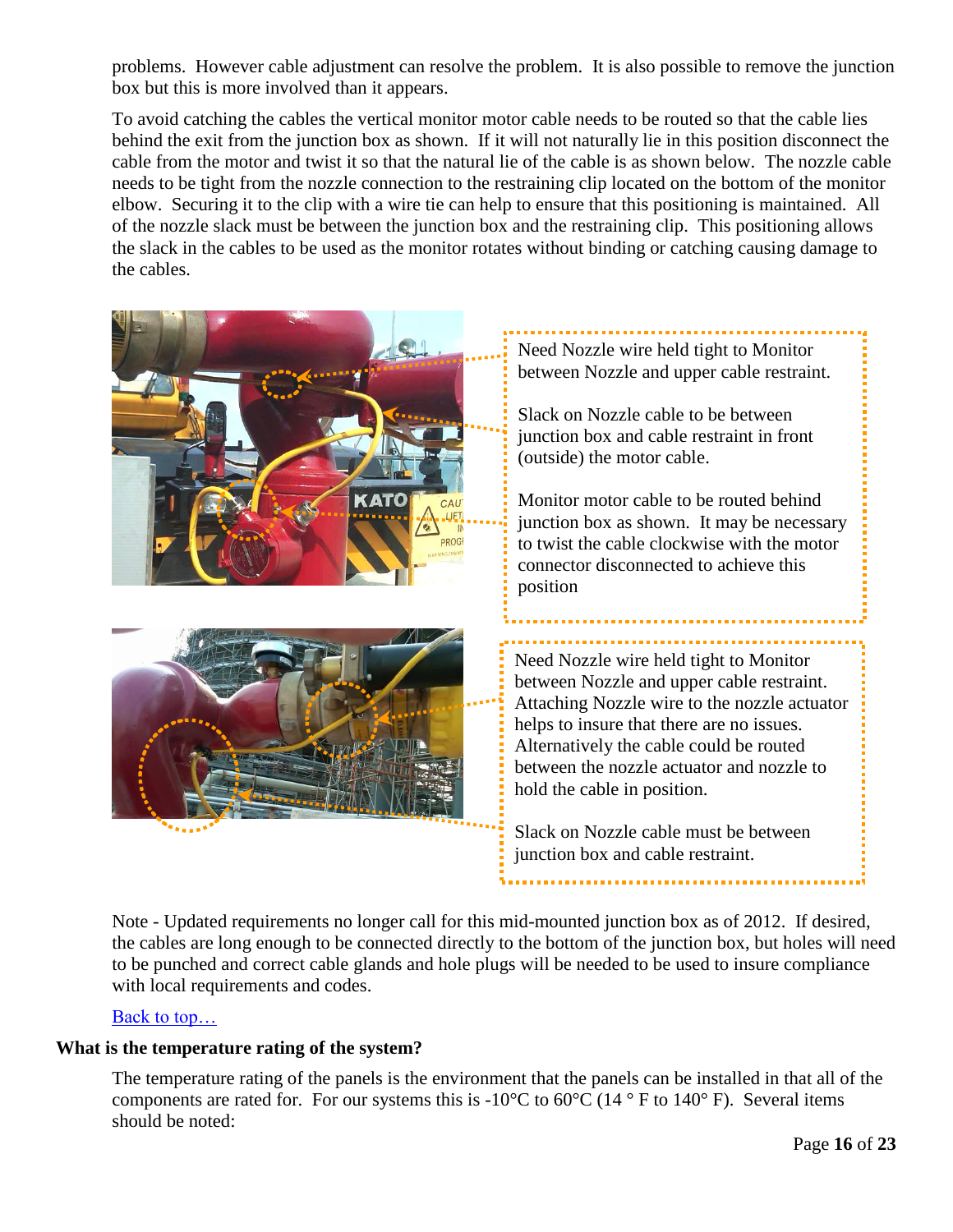- 1. The outside environment seldom reflects the actual temperature in the panels due to a number of variables that need to be considered such as heat sinking to mounting surfaces, internal heating due to operation, and rejected heat from components in the idle state, etc.
- 2. A small shade constructed above the panel can have a very significant effect on the panel temperature from solar loading. This shade can be supplied on special build panels but it is more cost effective to have a small shade constructed by the installation contractor.
- 3. The components are contained within a sealed container with a significant thermal mass so that excursions outside this range will have reduced effect on the component temperatures.
- 4. These rating are defined as limits for tolerances which we are not sensitive to in most cases. Great effort has been taken to provide a design that is not sensitive to component specification variations.
- 5. Many items exceed these ratings, such as the monitor, resistors, relays, capacitors, and the storage temperature ratings are greater. These are the minimum ratings guaranteed by every component supplier contained within the assembly.
- 6. Water flow through the monitor will normalize the monitor temperature to that near the water temperature in moments regardless of the ambient conditions.

Please consult your sales contact for more detailed discussion if required.

# [Back to top…](#page-0-0)

# <span id="page-16-0"></span>**What is the humidity rating of the system?**

Since the electrical components are contained within NEMA 4x enclosures there is not a problem with humidity. Many systems have been installed in coastal or equatorial locations with extremes similar to what is seen almost anywhere an industrial site would be located.

# [Back to top…](#page-0-0)

# <span id="page-16-2"></span>**How do I properly define the hazardous area classification?**

Most users err on the side of a conservative classification. This is appropriate due to the risk and safety considerations involved, but also adds significant complications for the implementation of a system that meets the actual needs of the site. There are many good guides available and can be found by searching the internet for Hazardous Location Guides, Information, Ratings, etc. A good one is located at [http://www.helpelek2.be/atx/pdf/ATX\\_Haza\\_loca.pdf](http://www.helpelek2.be/atx/pdf/ATX_Haza_loca.pdf) but there are many more.

# [Back to top…](#page-0-0)

#### <span id="page-16-1"></span>**How fast do the monitors move?**

The rate of movement is controlled by the line frequency. For a 60 Hz system the horizontal movement is 7.69 °/sec, and vertical is 5 °/sec. For a 50 Hz system the rate would reduce by the ration of 50/60 or .833.

[Back to top…](#page-0-0)

# **Can I use Vortex Cooling or panel purge systems (Z purge)?**

Vortex cooling does a great job of cooling, but there are some problems that make them a very poor choice for the environment that our systems are installed in. Since the panel has an opening to the environment they require the use of panel purge systems to maintain the hazardous location certification. These systems are also known as Z-purge systems and generate the cooling by the use of compressed air.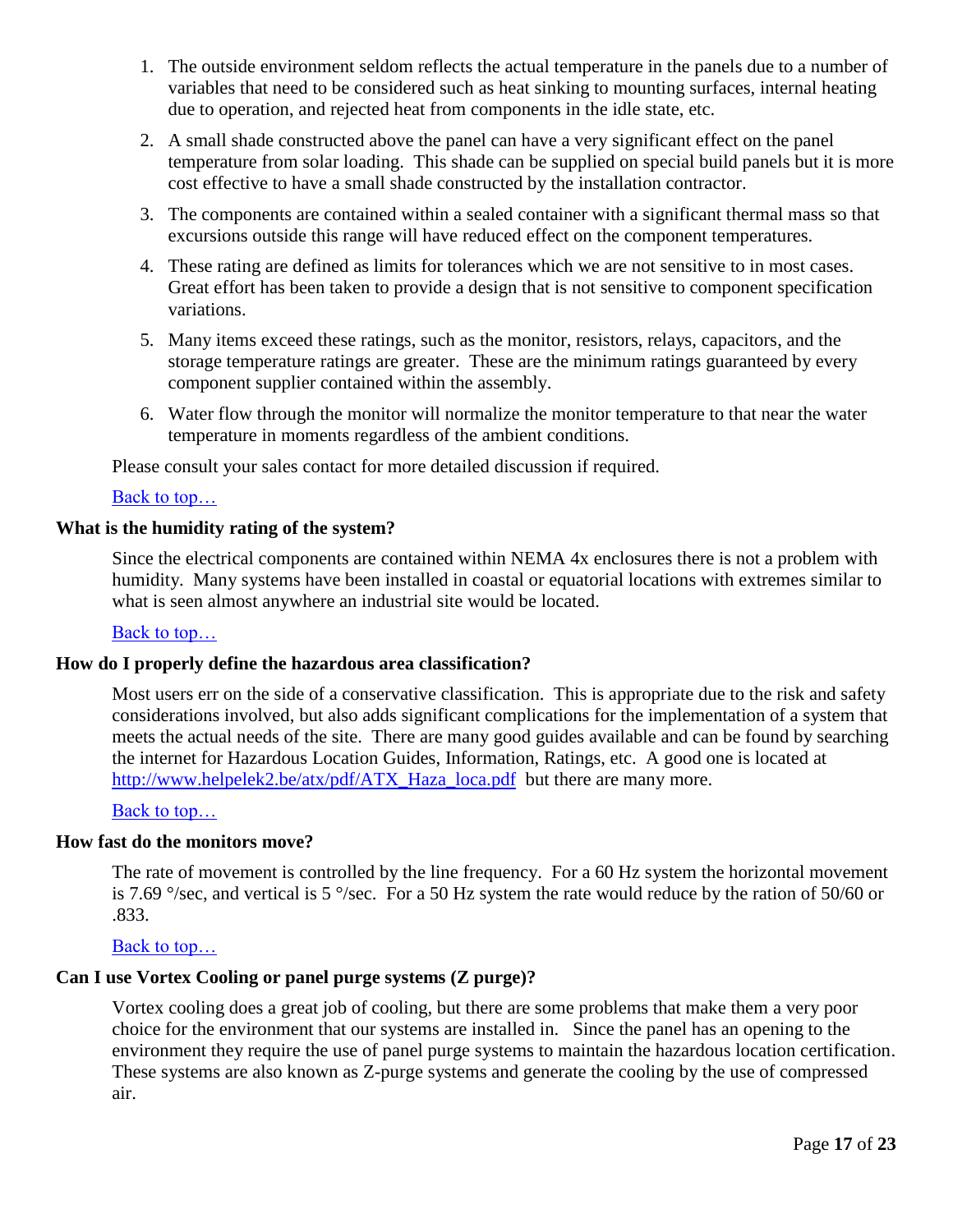While this sounds ideal as there are no electrical components to maintain, they require a constant air supply to generate the cooling. Unfortunately there are some situations where the air supply may not be available, such as a fire that either involves the compressor area or the air distribution system, or a situation that requires power to be interrupted to the compressor. If the purge system is installed according to the documented requirements it must be connected so that it turns the power off to the panel it is protecting.

In other words, the vortex coolers work well until there is a fire and at that point they may be required to shut down your ability to fight, contain, control, or otherwise protect your facility. For this reason we do not offer this type of system. Our method of protection is to provide a design that is based on sealed and/or non-incendive components that individually meet the Hazardous location requirement and are further reviewed by UL for compliance allowing the UL label to be applied to the finished product.

# [Back to top…](#page-0-0)

# <span id="page-17-0"></span>**240 VAC, 50 Hz installation current leakage.**

There is a problem that some customers have experienced with a current imbalance on the neutral and ground circuits. This could come from one of the safety aspects of our panel design when the panel is powered up. There are relays that connect the capacitors to ground when the power is turned off to discharge them so that a shock hazard is eliminated. The relay contacts will be closed for a very short period when the power is turned on due to the response time of the relay. During this short interval current may flow from the neutral to ground through the motor windings. This condition should be able to be verified by either removing relays 11CR and 12CR, or by opening fuses F3 through F8 when the power is turned on. If the problem does not exist with the relays removed or the fuses opened then the connection between neutral and ground is causing the problem.

There also may be issues depending on the input power configuration and monitoring from the customer's supply that requires the neutrals and ground to remain isolated.

An alternate method of connection could resolve either of these problems. The connections may be confusing if you simply look at the labeling and not the wiring diagram.

- 1. Connect the jumpers as if it were going to be installed for 220/240 VAC, 60 Hz power. There are charts in the manual and inside the MMCP door to describe these connections and I have attached an updated Jumper diagram.
- 2. The incoming "N" connection on the panel terminal block is **not to be used**. There should be no external wire connected to the "N" terminal block.
- 3. Connect the incoming power as follows:

| <b>Incoming Power</b> | <b>Panel Terminal Block</b> |
|-----------------------|-----------------------------|
| Line                  |                             |
|                       |                             |
|                       | $\mathsf{L}$                |
| No Connection         |                             |
|                       |                             |

This isolates the neutral connection and still grounds the equipment for safety purposes.

The new jumper diagram for all 220/240 VAC installations is: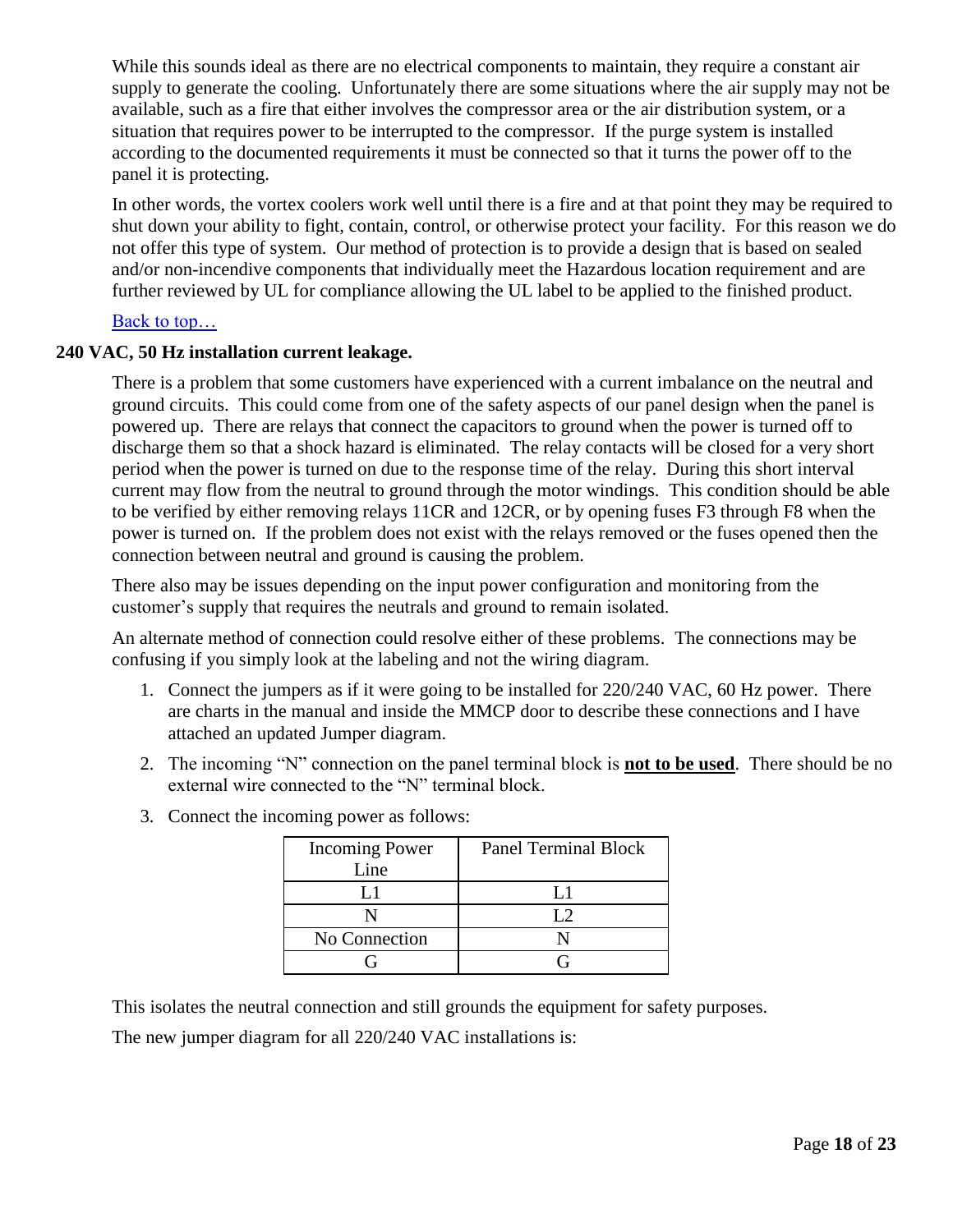

# 81471068 CONFIGURED FOR 220/240 VAC, 50/60 Hz.

# [Back to top…](#page-0-0)

# <span id="page-18-0"></span>**How close do I need monitors placed for Gas Mitigation applications?**

For Gas Mitigation applications the purpose of the monitor placement is to allow a curtain wall of water to be applied to effectively contain a gas cloud. While the exact placement will be determined by the individual site parameters, general guidelines that are frequently used place the monitors about 40 feet (12 meters) apart to provide effective coverage and allow for some overlap on the stream pattern.

# [Back to top…](#page-0-0)

# **How do the "Dry Contacts" work in the 81471068 MMCP?**

Our 814710678 MMCP contains "Dry Contacts" for the outputs on the Water Valve and Aux. outputs. Essentially these are open switch contacts that are closed by the pressing of the related push button on the OCP. They can be used to provide a variety of control signals depending on what source is connected to one side of the contacts. There are 24 VDC and 120 VAC sources available in the MMCP and circuits appropriate for accepting valve feedback of each are provided. Other valve feedback voltages will require a custom design.

Alternatively, they can also be connected to two terminals of the device being operated, such as a valve, to close a separate circuit.

# [Back to top…](#page-0-0)

# <span id="page-18-1"></span>**The yellow park light is flashing rapidly. What does this mean and how do I stop it?**

Basically it means that the MMCP is not ready for operation and is not sending a power signal back to the OCP. This was implemented primarily for use with larger HMI systems where it may not be possible to visually observe the monitor. The normal configuration shipped in our OCP's is with this feature disabled to allow for maximum compatibility with all MMCP's. To use it in needs to be enabled according to the instructions in the OCP setup guide (available on our web site). It is possible for this feature to become enabled while attempting to make the setup entries so it is possible that it has been enabled even if you were not aware of it if the proper sequence was inadvertently entered.

The 81471068 MMCP contains terminal number 77 which is not present on the earlier 81471058 and some earlier custom panels. When circuit 77 is completed between these panels it allows the OCP to be aware of the power status of the MMCP. If the power is not present at terminal 77 it indicates that the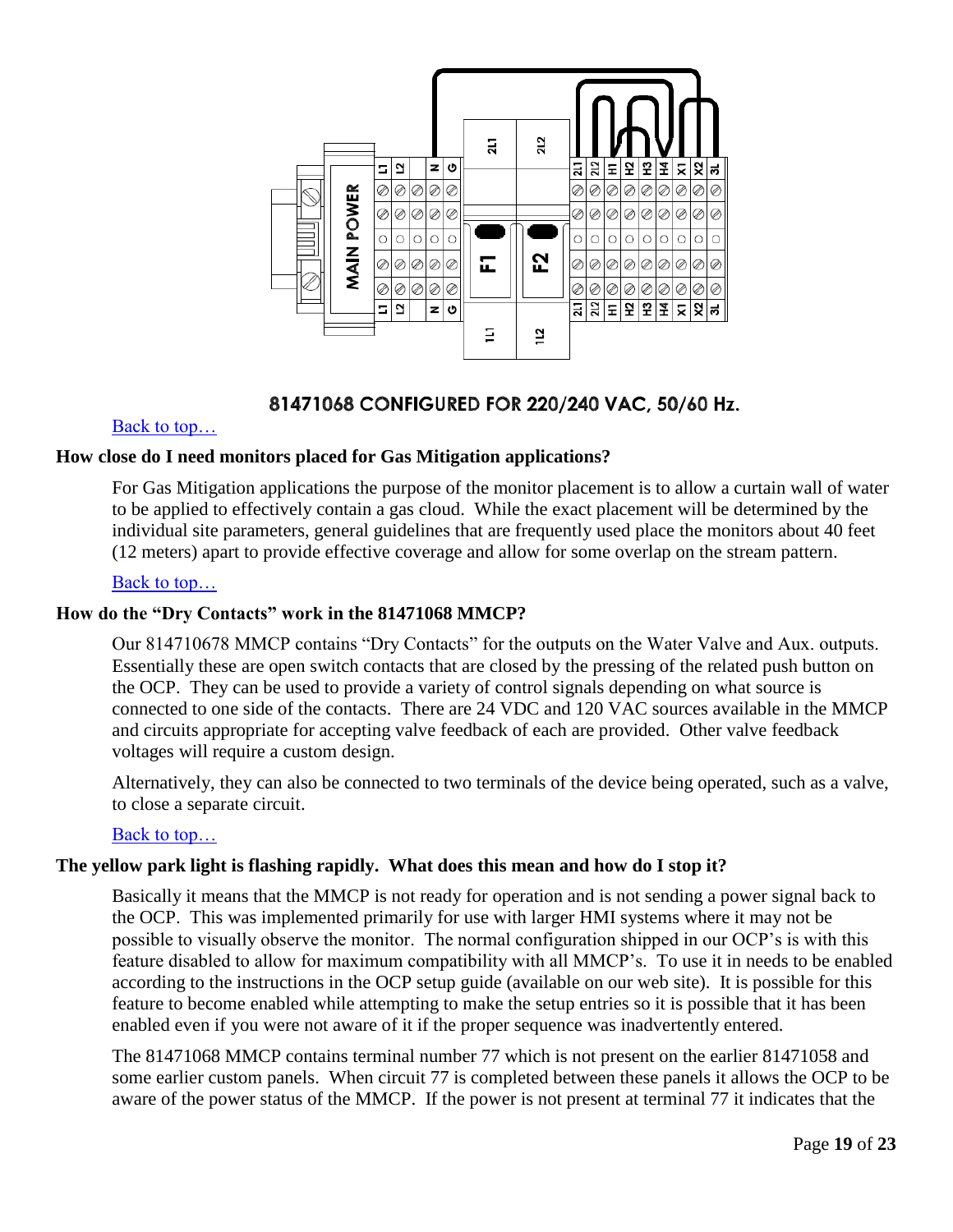MMCP does not have power and the monitor will not operate. There are several ways that this light can be made to not flash. Any of the below are acceptable and probably

- 1. If you have the MMCP 81471068 check for correct installation of the wire between terminal 77 at both the MMCP and OCP.
- 2. It is also possible to connect a wire in the OCP from terminal 51A to terminal 77 on the terminal strip. If there is no terminal 77 then it is unlikely that you have software revision "A4" or later unless it has been upgraded. Terminal 77 could be added by using a spare terminal block and connecting it to input 19 of the PCL. However, if the software is not upgraded the function will not work.
- 3. If you have the MMCP 81471058 and do not wish to use the feature, there is a procedure in the setup guide manual to disable it. It may be necessary to turn the power off and then back on before entering the keypad sequence [ESC] three times and then [OK], as there are some timing considerations and other keystrokes that could get in the way of a successful setting. Software version C has this feature added to the setup menu selection that is described in the manual in detail.
- 4. It is also possible to connect 77 in the OCP to any 24VDC power source in the MMCP. This Power should be available on terminal on terminal number 12 in most 81471058 panels **but be sure to verify that it is 24VDC first**.
	- a. Other possible terminals are 17, 51 or 51A, but be sure to check the voltage before connecting it. **If it is 120 VAC it will damage the OCP** if connected. For 81471068 you should use terminal 77, or 51A if not present.
	- b. If using terminals 12 or 17 please be sure to check if that 24VDC power is coming from the MMCP or from the valve by turning power off to the valve.

# [Back to top…](#page-0-0)

# <span id="page-19-0"></span>**Are fire rated cables available?**

As required by the NEC/NFPA, the cable has very specific requirements to be approved for hazardous location use. The cables we use meet these requirements.

Two hour rated cable is currently available in two variations; a mineral insulation and a silicon insulation. The mineral insulation essentially becomes a glass like substance when exposed to excessive temperature and the Silicone insulation remains flexible. Note that many advertise flexible in the context of flexible for installation, not for continuously flexing cables. These "Flexible" cables are intended for a fixed installation in conduit or plenums, and is not appropriate for our monitor motor application.

We are not aware of a fire rated cable that meets the hazardous location requirements for Class I, Division (Zone) 2 applications. Our experience is that there are no suitable fire rated cables that will work in this application and other means of protection should be installed if considered required.

Depending on the customer requirements, and in consideration of the risks of the local situation, it would be understandable to specify that the power distribution to our panels be installed using fire rated cables, but that is in the scope of the installing contractor.

# [Back to top…](#page-0-0)

# <span id="page-19-1"></span>**Park function does not happen but the "Park" light flashes.**

The park function will not happen until both the water valve close button is pushed and the water valve light is off. If the water valve was turned on by another controller the close button must be pushed before the system can be parked. Keep in mind that if two OCP's are connected locally to an MMCP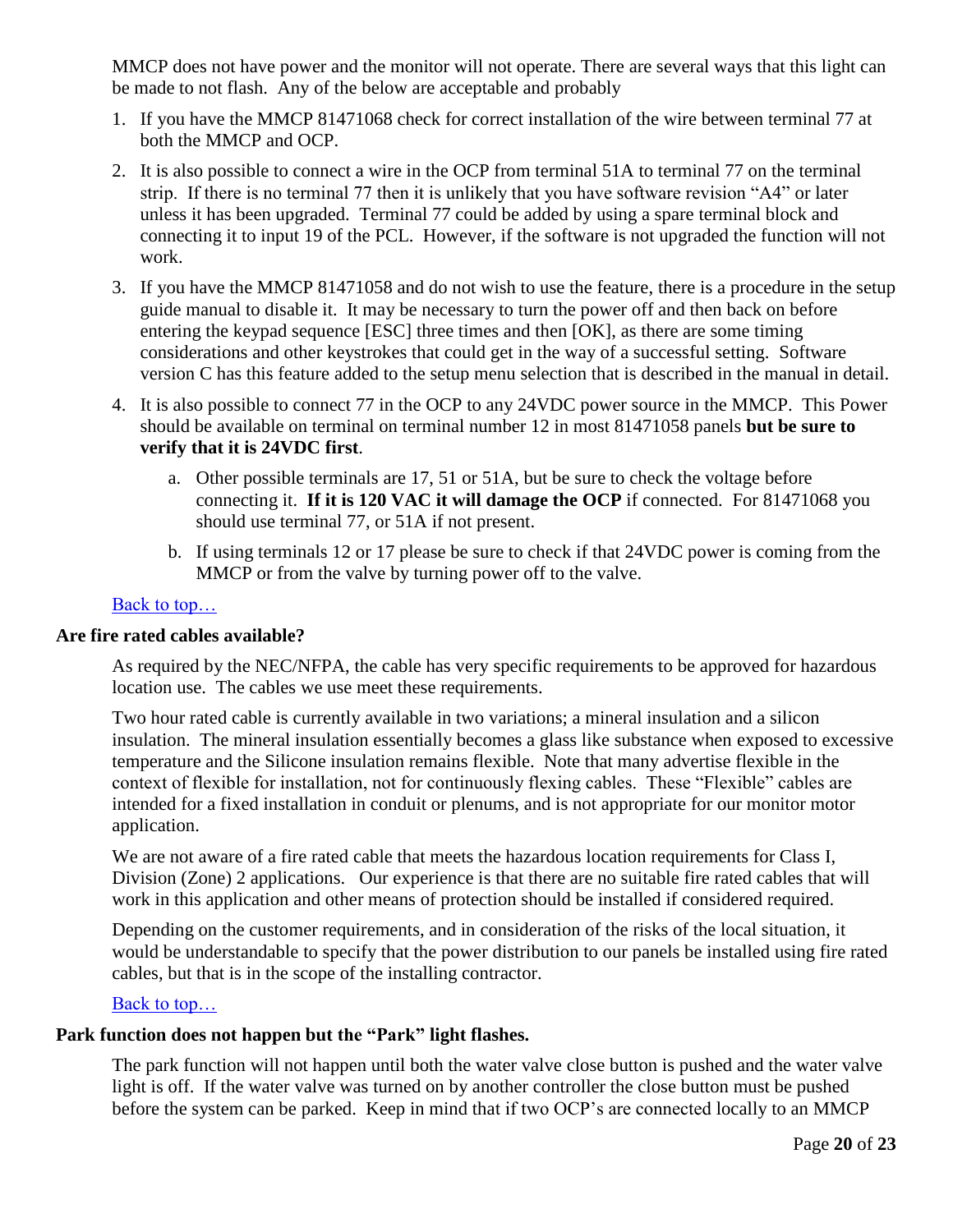they have no way of knowing that the other exists. Please see the current OCP manual for your software for a more detailed explanation as some of the interactions are different depending on the software version used.

### Back to top...

### <span id="page-20-0"></span>**Can I connect two OCP's (or more) to a single MMCP?**

This is **not recommended**, but is possible. It also could be damaging to the OCP unless special installation practices are observed.

All of the functions will operate from each panel but they will not coordinate any of those functions with the other panel since they have no way of knowing that the other OCP exists and the software is not intended for this configuration. Functions that are most problematic are Park and Oscillate and the related indicator lights. There are some interlocks with water valve and auxiliary control that are not well supported with this configuration as well and results can be difficult to predict. Experience has shown that if the user is aware that the monitor is being controlled by two independent controllers and develops a protocol specific to their application it can work well, but not all functions are supported or operate exactly as documented.

#### [Back to top…](#page-0-0)

### **My monitor does not operate at low temperatures.**

Your customer service or sales contact can help you determine if the problem is an electrical issue, mechanical issue, or an application issue.

Our standard Spitfire monitor has been tested to operate to -28°C without water flowing. Note that if water is needed and the valve is opened the flowing water will very quickly warm the monitor to a temperature above freezing. Interestingly the FM Certification requirements for -40° only require monitor operation at room temperature, **not at -40°**. If operation is required without water at -40° please consult us for a different part number that will be operational at -40° without water flowing. Depending on the installation special software may be required.

[Back to top…](#page-0-0)

#### <span id="page-20-1"></span>**My remote OCP does not operate.**

If this is a new installation first check the network installation (done by others) and the configuration according to the Setup Guide. Depending on the power up sequence of the panels, what functions are selected right after power up, and what configuration settings have been made we have found it possible to put the system into a state where a remote OCP may not operate as expected, or at all, but this is not very common. This issue has only been observed in some installations of software revision A4 as shown on the LCD display on the PLC and can be rectified by scrolling through the setup screens on the plc after the system has powered up. If desired an update to a later software revision can resolve this situation.

#### [Back to top…](#page-0-0)

#### **The Yellow light flashes in a double flash pattern.**

Starting with Software version C there will be several errors tracked and reported by the Yellow light. The constant flashing yellow indicates that there is no power at the MMCP as in previous versions. Additional errors are now indicated by the yellow light flashing in a double flash sequence. The errors present will be displayed on the LCD display or are available on the HMI touchscreen if included. Errors include communication errors between panels and RF receivers, Low Battery, in addition to programming issues that should not be seen in the field. If the error corrects itself the condition will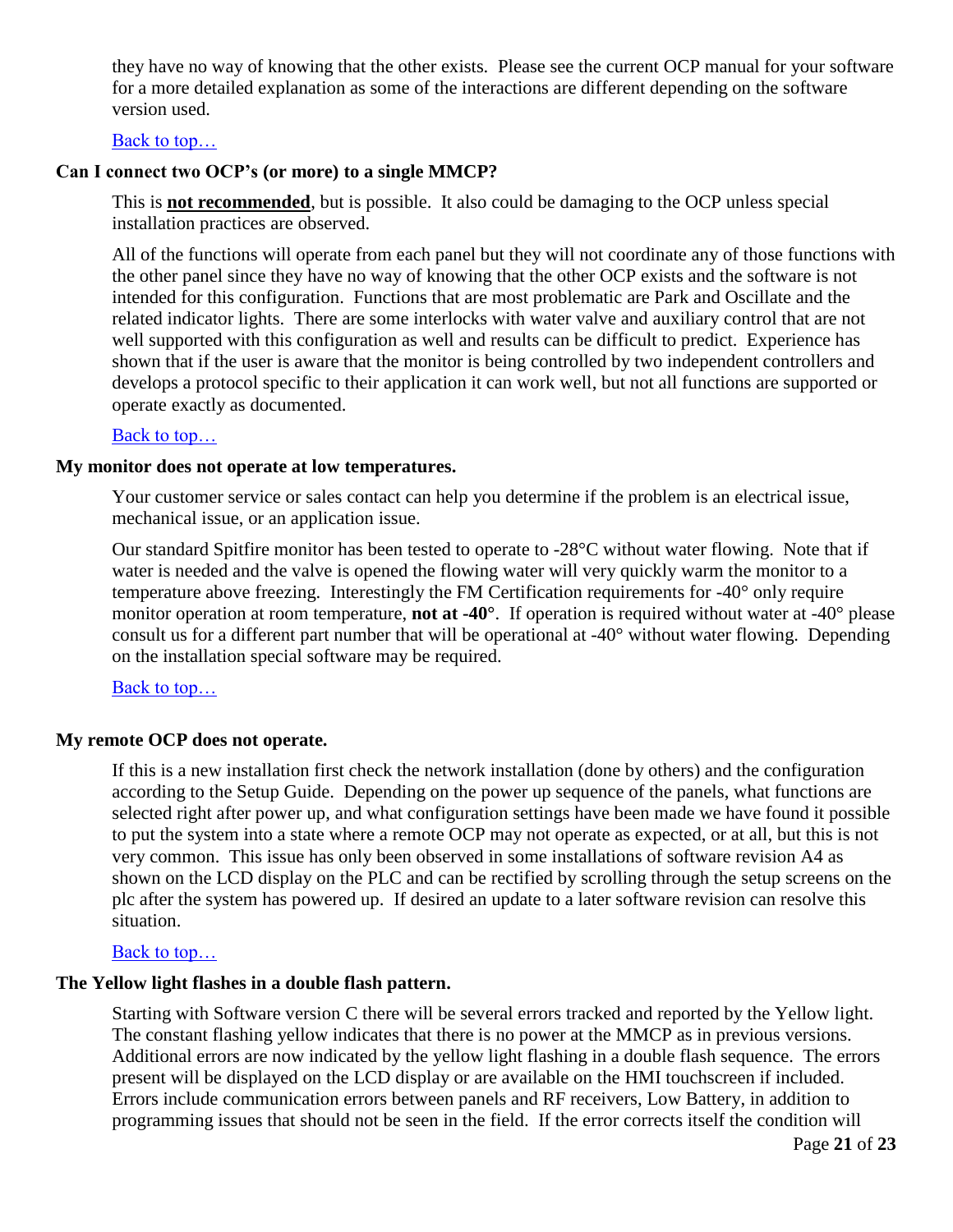reset and the flashing will stop. An example would be that the communication was not present due to a panel not being turned on. When the panel is turned on the communication would be found and the condition is no longer present so the flashing and error are canceled.

A double flash yellow is a warning and does not necessarily mean that the system will not function, but it does mean that attention is needed. If the error is due to a low battery all functions will be present, but the battery must be replaced to avoid program lost if the power should be shut down. **Please see the OCP manual for replacement instructions to avoid loss of program.** If it is due to a communication error the panel with the issue needs to be located and the communication issue corrected. If it is a new install it is likely an incorrect setting or a panel not powered up. Existing installations will probably find either the power has been turned off to a panel or there is a bad cable or fiber connection.

# [Back to top…](#page-0-0)

# <span id="page-21-0"></span>**Can I use foam tubes with my ERCM system?**

The foam tubes are not really an industrial part and not totally compatible with our industrial systems. There could be interference with motors or other structural components. They will fit on the nozzles fine and will perform as expected, but some applications will need to plan more frequent replacement due to environmental attack on the foam tube hardware. If the system has no park function then the foam tube can be used successfully used but care will need to be exercised to not move the monitor to the extreme down position while rotating past the motors to avoid damage to any components.

# [Back to top…](#page-0-0)

# <span id="page-21-1"></span>**I do not get the desired results when operating the joysticks or button. Sometimes the monitor does more than one thing at a time.**

If the OCP generates responses at the monitor but they are not correct the problem is most likely in the wiring between panels. Please verify that all of the wires are connected to the correct terminals that correspond with the panel at the other end of the cabling. If multiple functions are active upon selection of one function it could be that terminal 52 (common) has been switched with another wire (most likely 61, Straight Stream). This can have the effect of putting multiple functions in parallel with each other and cause unpredictable results. Selection of multi-colored cabling with labels such as shown below would make this error less likely to occur during installation.